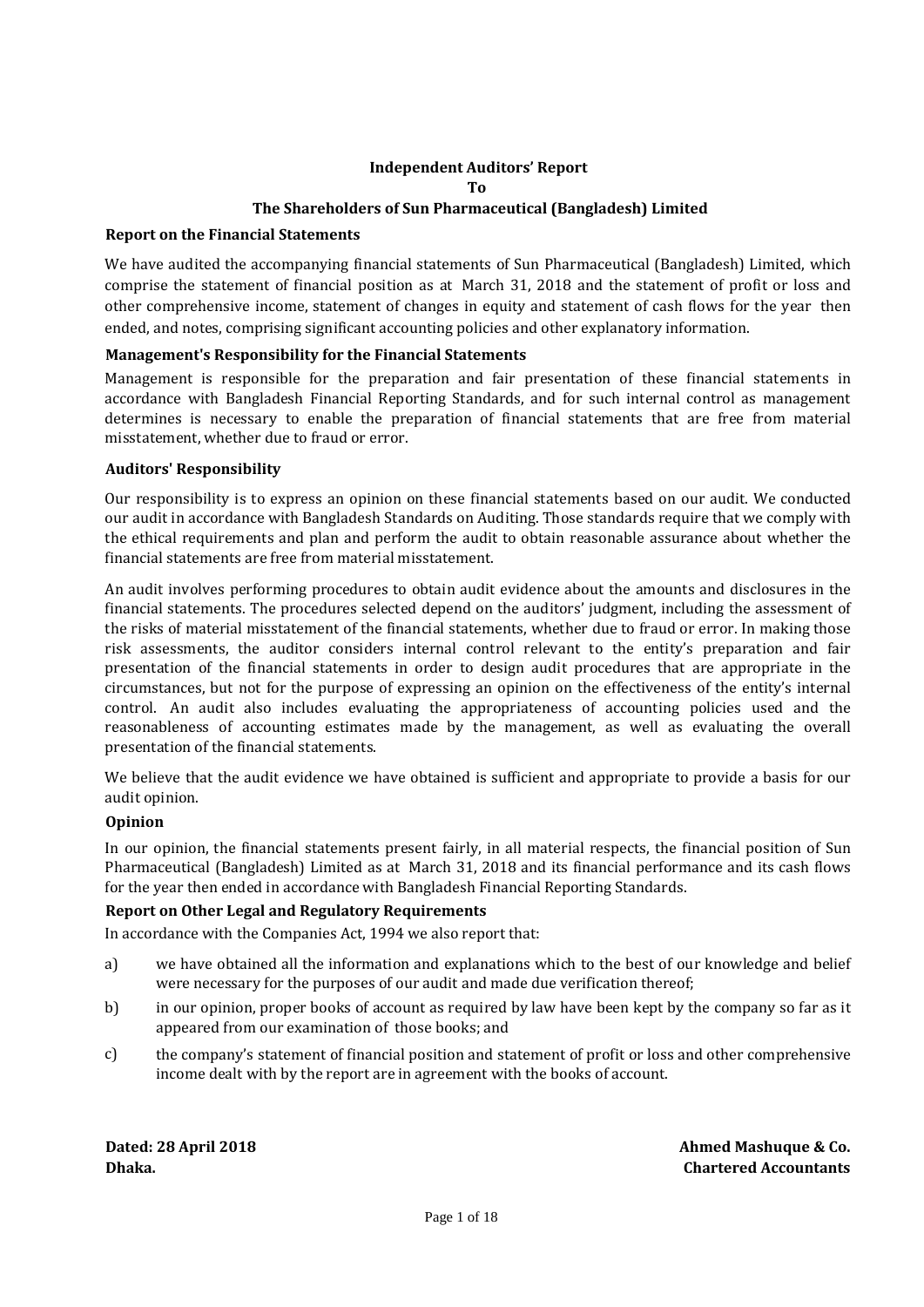# **Statement of financial position Sun Pharmaceutical (Bangladesh) Limited As on March 31, 2018**

|                                            |              | <b>Amount in Taka</b> |               |
|--------------------------------------------|--------------|-----------------------|---------------|
|                                            | <b>Notes</b> | 31-Mar-18             | 31-Mar-17     |
| <b>ASSETS</b>                              |              |                       |               |
| Non current assets                         |              | 368,820,948           | 372,431,726   |
| Property, plant and equipment              | 4.00         | 352,678,064           | 332,903,233   |
| Capital work-in-progress                   |              | 14,964,334            | 38,503,993    |
| Long term deposits                         |              | 1,178,550             | 1,024,500     |
|                                            |              |                       |               |
| <b>Current assets</b>                      |              | 1,584,102,057         | 1,236,807,349 |
| Inventories                                | 5.00         | 453,276,314           | 459,755,997   |
| Trade and other receivables                | 6.00         | 41,298,352            | 46,726,587    |
| Advances, deposits and prepayments         | 7.00         | 129,967,069           | 121,235,903   |
| Cash and cash equivalents                  | 8.00         | 959,560,322           | 609,088,862   |
|                                            |              |                       |               |
| <b>TOTAL ASSETS</b>                        |              | 1,952,923,005         | 1,609,239,075 |
| <b>EQUITY AND LIABILITIES</b>              |              |                       |               |
| Equity                                     |              | 1,406,652,661         | 1,167,556,006 |
| Share capital                              | 9.00         | 60,000,000            | 60,000,000    |
| Share money deposits                       | 10.00        | 56,929,462            | 56,929,462    |
| Retained earnings                          | 11.00        | 1,289,723,199         | 1,050,626,544 |
| Liability                                  |              |                       |               |
| <b>Non current liabilities</b>             |              | 69,191,973            | 64,371,799    |
| Deferred tax liabilities                   | 12.00        | 69,191,973            | 64,371,799    |
|                                            |              |                       |               |
| <b>Current liabilities</b>                 |              | 477,078,371           | 377,311,270   |
| Trade payable and liabilities for expenses | 13.00        | 468,019,333           | 369,404,417   |
| Current tax liabilities                    | 14.00        | 9,059,038             | 7,906,853     |
| <b>Total liabilities</b>                   |              | 546,270,344           | 441,683,069   |
| <b>TOTAL EQUITY AND LIABILITIES</b>        |              | 1,952,923,005         | 1,609,239,075 |

*These financial statements should be read in conjunction with the annexed notes.* 

**Managing Director Director Director Director Director Director** 

**Finance Controller**

*As per our annexed report of same date.*

**Dated: 28 April 2018 Dhaka.**

 **Ahmed Mashuque & Co. Chartered Accountants**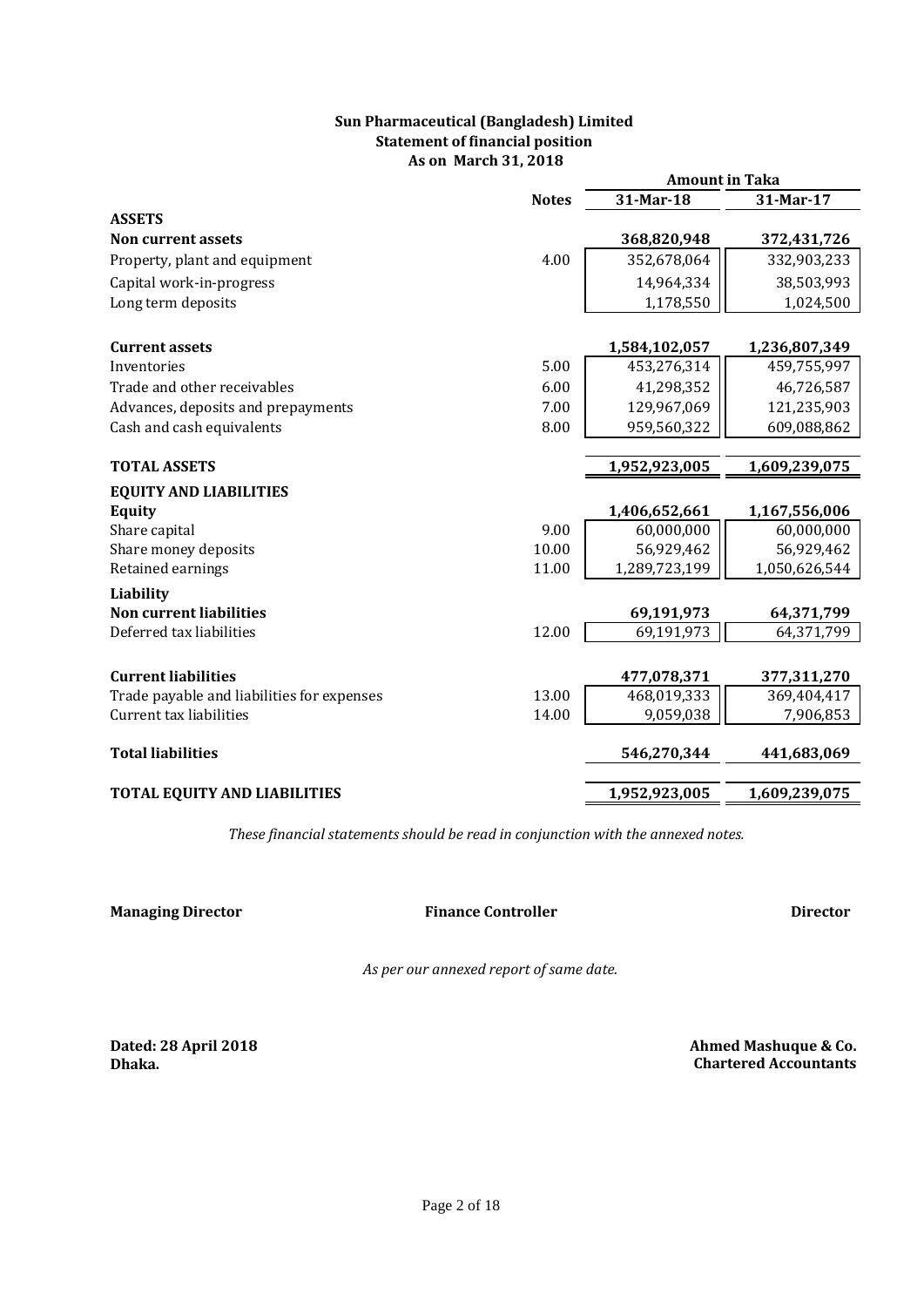# **Sun Pharmaceutical (Bangladesh) Limited Statement of profit or loss and other comprehensive income For the year ended March 31, 2018**

|                                                    |                   | <b>Amount in Taka</b>                 |                                       |
|----------------------------------------------------|-------------------|---------------------------------------|---------------------------------------|
|                                                    |                   | April 01,2017<br>to<br>March 31, 2018 | April 01,2016<br>to<br>March 31, 2017 |
|                                                    | <b>Notes</b>      |                                       |                                       |
| Revenue                                            |                   | 1,697,428,528                         | 1,675,113,793                         |
| Net sales revenue                                  | 15.00             | 1,697,101,021                         | 1,674,825,468                         |
| Other income                                       | 16.00             | 327,507                               | 288,325                               |
|                                                    |                   |                                       |                                       |
| <b>Less: Expenditures</b><br>Cost of materials     | 17.00             | 1,299,660,521<br>521,928,235          | 1,254,176,195                         |
| Personnel cost                                     | 18.00             | 253,735,616                           | 522,667,265<br>231,903,870            |
| Operating and other expenses                       | 19.00             | 158,743,009                           | 117,262,535                           |
| Selling, marketing and distribution expenses       | 20.00             | 339,083,016                           | 358,916,168                           |
| Depreciation                                       | <b>Schedule A</b> | 26,170,645                            | 23,426,358                            |
| <b>Profit From Operations</b>                      |                   | 397,768,007                           | 420,937,598                           |
| Add: Interest income                               |                   | 18,940,139                            | 4,918,029                             |
| Add: Foreign exchange gain                         |                   |                                       | 242,238                               |
| Profit before contribution to WPPF                 |                   | 416,708,146                           | 426,097,865                           |
| Contribution to Workers' profit participation fund |                   | 19,843,245                            | 20,290,375                            |
| Profit before income tax                           |                   | 396,864,901                           | 405,807,490                           |
| Less: Income tax expense:                          |                   | 154,101,201                           | 148,166,845                           |
| Current tax                                        |                   | 149,281,027                           | 144,612,408                           |
| Deferred tax                                       |                   | 4,820,174                             | 3,554,437                             |
| Net profit after income tax                        |                   | 242,763,700                           | 257,640,645                           |
| Other comprehensive income                         |                   |                                       |                                       |
| <b>Total comprehensive income</b>                  |                   | 242,763,700                           | 257,640,645                           |
| Earning per share                                  |                   | 404.61                                | 429.40                                |
| Number of Shares used to compute EPS               |                   | 600,000                               | 600,000                               |

*These financial statements should be read in conjunction with the annexed notes.*

**Managing Director Director Director Director Director** 

**Finance Controller**

*As per our annexed report of same date.*

**Dated: 28 April 2018 Dhaka.**

 **Chartered Accountants Ahmed Mashuque & Co.**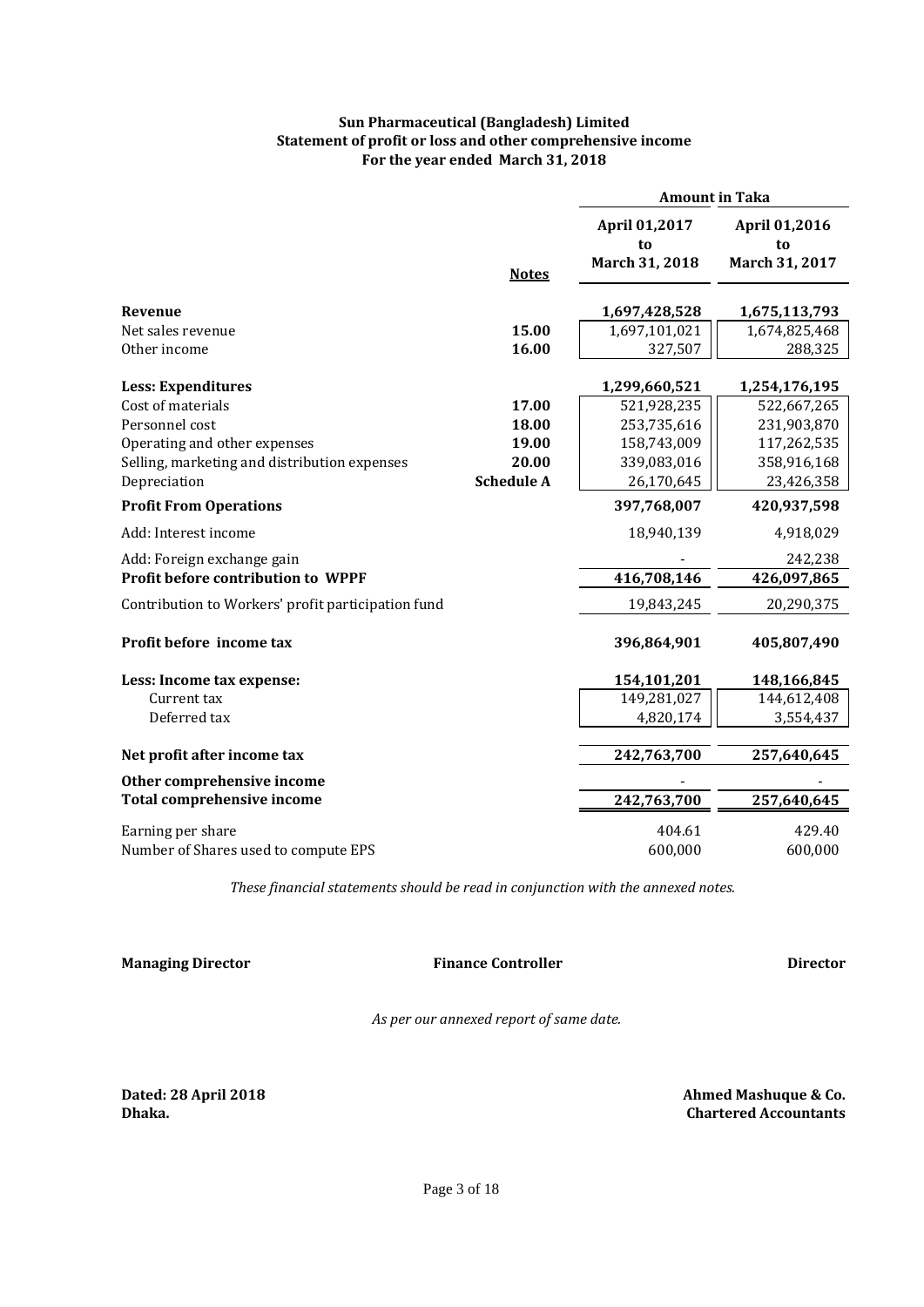# **Sun Pharmaceutical (Bangladesh) Limited Statement of changes in equity For the year ended March 31, 2018**

|                                                                                  |               |                                |                                    | <b>Amount in Taka</b>      |
|----------------------------------------------------------------------------------|---------------|--------------------------------|------------------------------------|----------------------------|
| <b>Particulars</b>                                                               | Share capital | <b>Share money</b><br>deposits | <b>Retained</b><br><b>Earnings</b> | Total                      |
| Balance as at 01 April 2016                                                      | 60,000,000    | 56,929,462                     | 792,985,899                        | 909,915,361                |
| Total comprehensive income                                                       |               |                                | 257,640,645                        | 257,640,645                |
| Balance as at 31 March 2017                                                      | 60,000,000    | 56,929,462                     | 1,050,626,544                      | 1,167,556,006              |
| Balance as at 01 April 2017                                                      | 60.000.000    | 56,929,462                     | 1.050.626.544                      | 1,167,556,006              |
| Prior year adjustment for income tax AY(2015-2016)<br>Total comprehensive income |               |                                | (3,667,046)<br>242,763,700         | (3,667,046)<br>242,763,700 |
| Balance as at 31 March 2018                                                      | 60,000,000    | 56,929,462                     | 1,289,723,199                      | 1,406,652,661              |

*These financial statements should be read in conjunction with the annexed notes.*

**Managing Director Director Director Director Director Finance Controller**

*As per our annexed report of same date.*

**Dated: 28 April 2018 Dhaka.**

 **Ahmed Mashuque & Co. Chartered Accountants**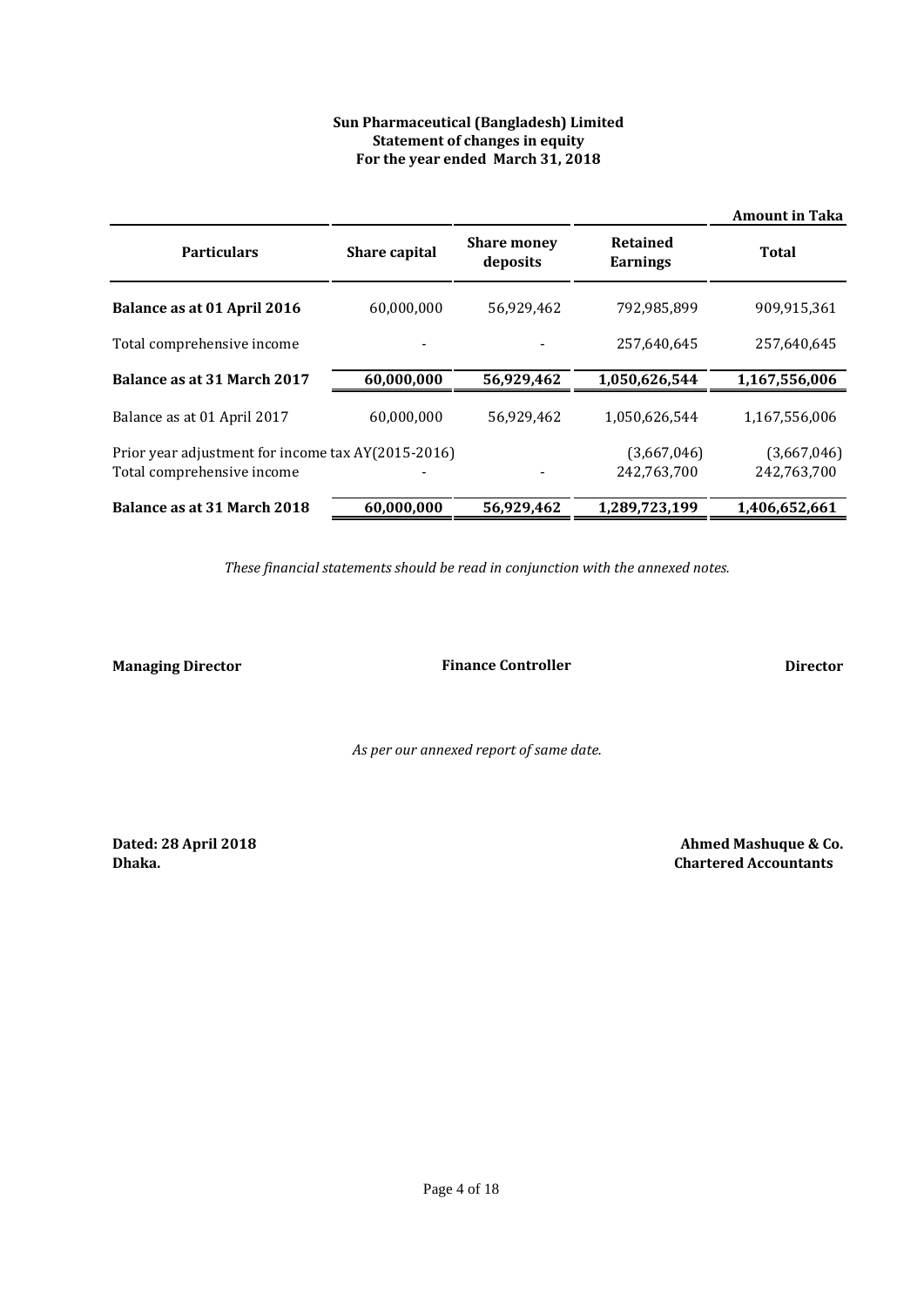# **Sun Pharmaceutical (Bangladesh) Limited Statement of cash flows For the year ended March 31, 2018**

|                                                        | <b>Amount in Taka</b> |                 |  |  |
|--------------------------------------------------------|-----------------------|-----------------|--|--|
| <b>Particulars</b>                                     | $2017 - 2018$         | 2016-2017       |  |  |
| Cash flows from operating activities                   |                       |                 |  |  |
| Receipts from customers                                | 1,706,332,992         | 1,947,636,372   |  |  |
| Payments to suppliers, employees and other             | (1, 196, 157, 483)    | (1,665,168,864) |  |  |
| Other Income                                           | 327,507               |                 |  |  |
| Income tax paid                                        | (151, 795, 888)       | (165, 325, 058) |  |  |
| Net cash generated from operating activities (A)       | 358,707,128           | 117,142,450     |  |  |
| Cash flows from investing activities                   |                       |                 |  |  |
| Acquisition of property, plant and equipment           | (11,047,204)          | (40, 863, 737)  |  |  |
| Sale proceeds from property, plant and equipment       | 1,380,400             | 1,157,900       |  |  |
| Capital work-in-progress                               | (13, 815, 288)        | (20, 855, 075)  |  |  |
| Interest received                                      | 15,246,423            | 4,261,084       |  |  |
| Net cash used in investing activities (B)              | (8, 235, 668)         | (56, 299, 828)  |  |  |
| Cash flows from financing activities                   |                       |                 |  |  |
| Net cash used in financing activities (C)              |                       |                 |  |  |
| Net changes in cash and cash equivalents $(A+B+C)$     | 350,471,460           | 60,842,622      |  |  |
| Cash and cash equivalents at the beginning of the year | 609,088,862           | 548,246,240     |  |  |
| Cash and cash equivalents at the end of the year       | 959,560,322           | 609,088,862     |  |  |

*These financial statements should be read in conjunction with the annexed notes.*

**Managing Director Director Director Director Director Finance Controller**

*As per our annexed report of same date.*

**Dated: 28 April 2018**

**Dhaka. Chartered Accountants Ahmed Mashuque & Co.**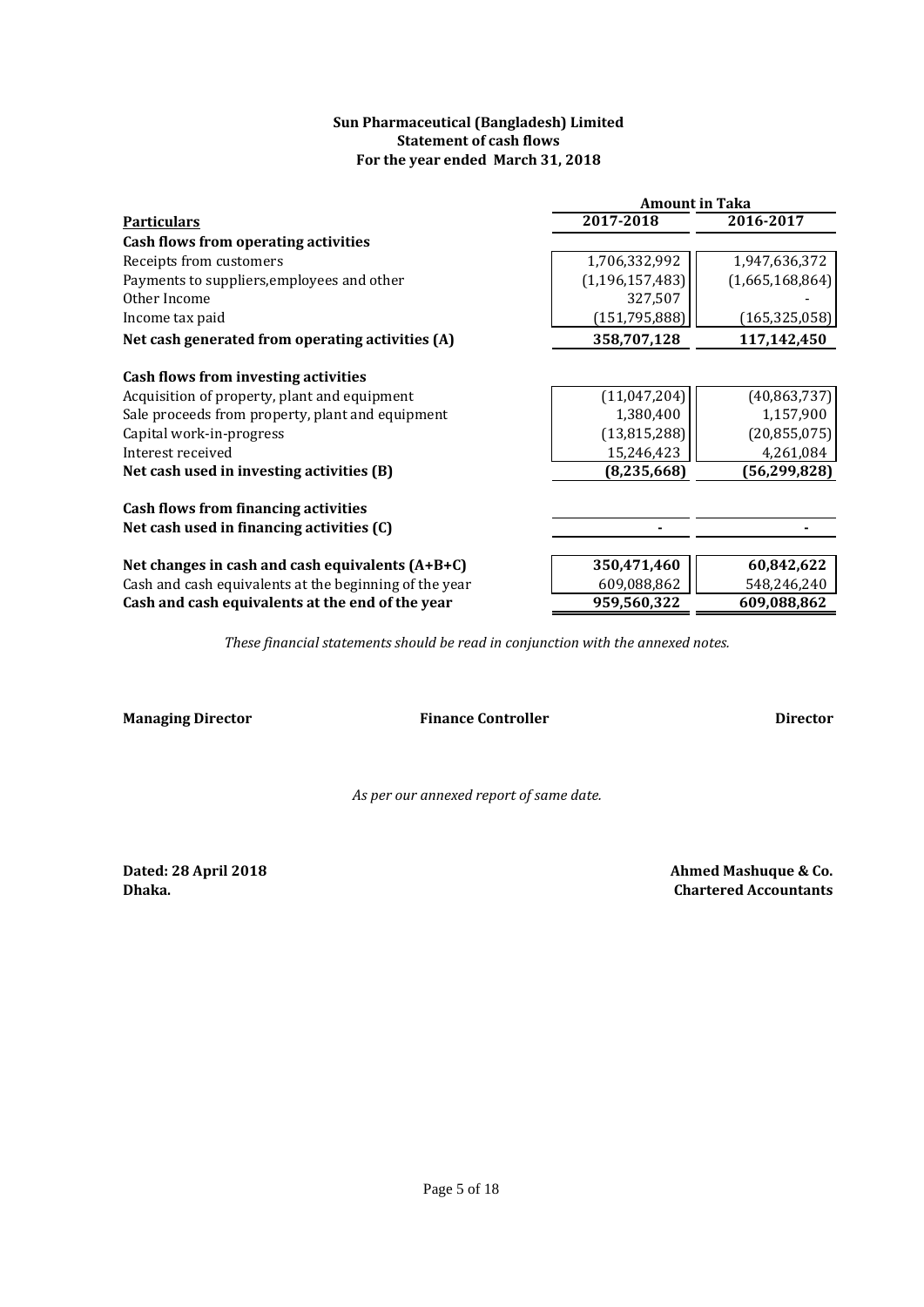# **Sun Pharmaceutical (Bangladesh) Limited Notes, Comprising Significiant accounting polices and other explanatory information As on March 31, 2018**

## **1.00 Company profile**

## **1.01 Legal status of the company**

Sun Pharmaceutical (Bangladesh) Limited is a private limited company incorporated in 2001 in Bangladesh under the Companies Act, 1994 with an authorized capital of Tk. 60 millions divided into 600,000 ordinary shares of Tk 100 each. During the year 2005-06, Company had increased its authorized capital from Tk. 60 millions to Tk 500 millions. The company was formed jointly with Sun pharmaceutical Industries Limited (SPIL), a company incorporated in India, City Overseas Limited (COL), a company incorporated in Bangladesh and Sun Pharma Holdings (earstwhile Nogad Holdings), a company incorporated in Mauritius.

#### **1.02 Nature of business**

The company produces various pharmaceutical products, which are sold in the local market.

### **2.00 Basis of preparation**

# **2.01 Statement of compliance**

The financial statements have been prepared in compliance with Bangladesh Financial Reporting Standards (BFRS) and the requirements of the Companies Act, 1994 and other relevant local laws and regulations as applicable. BFRS comprise of

- -Bangladesh Financial Reporting Standards;
- -Bangladesh Accounting Standards;
- -Bangladesh Financial Reporting Standards Interpretations; and
- -Bangladesh Accounting Standards Interpretations.

The titles and format of these financial statements follow the requirements of BFRS which are to some extent different from the requirements of the Companies Act, 1994. However, such differences are not material and in the view of management BFRS title gives better presentation to the shareholders.

### **2.02 Reporting period**

The financial period of the company has been determined to be from April 01 to March 31 each year. These financial statements cover one year from April 01, 2017 to March 31, 2018 consistently.

# **2.03 Basis of accounting**

The financial statements have been prepared under the accrual basis of accounting.

#### **2.04 Going concern**

The financial statements have been prepared on going concern basis. As per the management assessment, there is no material uncertainties related to events or conditions which may cast significant doubt upon the companies ability to continue as a going concern.

### **2.05 Basis of measurement**

The financial statements have been prepared under the historical cost convention.

### **2.06 Date of authorisation for issue of financial statements**

On 28 April 2018, the Board of Directors reviewed the financial statements and authorized for issue.

## **2.07 Use of estimates and judgment**

The preparation of the financial statements in conformity with Bangladesh Financial Reporting Standards (BFRS) requires management to make judgment, estimates and assumptions that affect the application of accounting policies and the reported amounts of assets, liabilities, income and expenses. Actual result may differ from these estimates.

Estimates and underlying assumptions are reviewed on an ongoing basis. Revisions to accounting estimates are recognized in the year in which the estimates are revised and in any future periods affected.

## **Judgments**

Information about judgments made in applying accounting policies that have most significant effect on the amount recognized in the financial statements is included in the following notes:

| Note #3.01 | Depreciation |
|------------|--------------|
| Note #3.02 | Inventories  |

## **Assumption and estimation uncertainties**

Information about assumption and estimation uncertainties that have a significant risk of resulting in a material adjustment in the year is included in the following notes:

|  | Note 12 | Deferred tax liabilities |
|--|---------|--------------------------|
|--|---------|--------------------------|

Note 13 Trade payable and liabilities for expenses Note 14 Current tax liabilities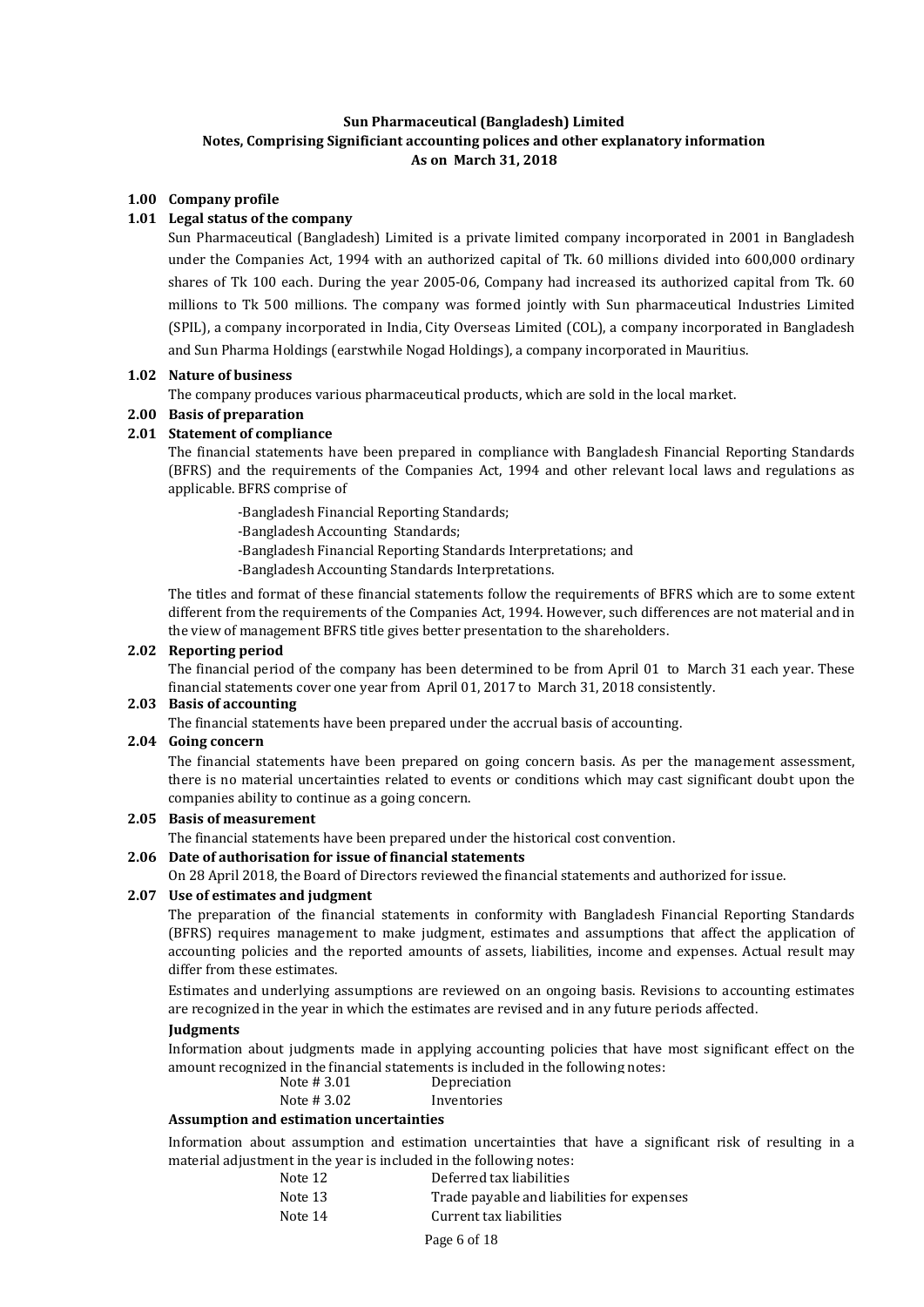## **2.08 Functional and presentational currency and level of precision**

The financial statements are presented in Bangladesh; Taka (BDT) currency, which is the Company's functional currency. All financial information presented in BDT has been rounded off to the nearest Taka.

## **3.00 Significant accounting policies**

### **3.01 Property, plant and equipment**

### **a) Recognition and measurement**

Property, plant and equipment are stated at cost net of accumulated depreciation. Cost includes expenditures that are directly attributable to the acquisition of the assets.

### **b) Subsequent cost**

The cost of replacing component of an item of property, plant and equipment is recognized in the carrying amount of the item if it is probable that the future economic benefits are embodied within the component will flow to the company and its cost can be measured reliably. The costs of the day to day servicing of Property, plant and equipment are recognized in the statement of profit and loss and other comprehensive income as incurred.

### **c) Depreciation**

Depreciation is provided to amortise the cost of the assets after commissioning, over the period of their expected useful lives in accordance with BAS-16. Depreciation on assets is charged from the day in which the asset is brought into use under straight-line basis at the following rates:

| Lease hold land           | $0.00\%$ |
|---------------------------|----------|
| Factory building          | 1.63%    |
| Plant and machinery       | 4.75%    |
| Computer equipment        | 16.21%   |
| Motor vehicle/motor cycle | 9.50%    |
| Office equipment          | 4.75%    |
| Electrical installation   | 4.75%    |
| Furniture and fixtures    | 6.33%    |

### **d) Retirements and Disposals**

On disposal of Property, plant and equipment, the cost and accumulated depreciation are eliminated and gain or loss on such disposal is reflected in the income statement, which is determined with reference to the net book value of the assets and net sales proceeds.

### **3.02 Inventories**

Inventories are stated at the lower of cost and their corresponding net realisable value in accordance with BAS-2 "Inventories". Method used for valuation of inventory of Raw and Packing material is Specific identification method. Cost of finished stocks and work in progress are arrived by using FIFO costing method including allocation of manufacturing overheads related to bringing the inventories to their present condition. Net realisable value is based on estimated selling price less any further costs expected to be incurred to make the sale.

### **3.03 Trade and receivables**

Trade receivables are stated net of provisions.

# **3.04 Statement of Cash flows**

Statement of Cash flows is prepared in accordance with BAS-7:Statement of cash flows under direct method.

#### **3.05 Cash and cash equivalents**

Cash and cash equivalents consist of cash in hand, bank deposits and investment in Fixes deposit which were held and available for use by the company without any restriction.

## **3.06 Payables and accruals**

Liabilities are recognized for amounts to be paid in future for goods and services received whether or not billed to the company.

#### **3.07 Provisions**

In accordance with the guidelines as prescribed by BAS 37: *Provisions, contingent liabilities and contingent assets* provisions are recognised when all the following criteria are met :

- When the company has a present obligation as a result of past event;

- When it is probable that an outflow of resources embodying economic benefits will be required to settle the obligation; and

- Reliable estimate can be made of the amount of the obligation.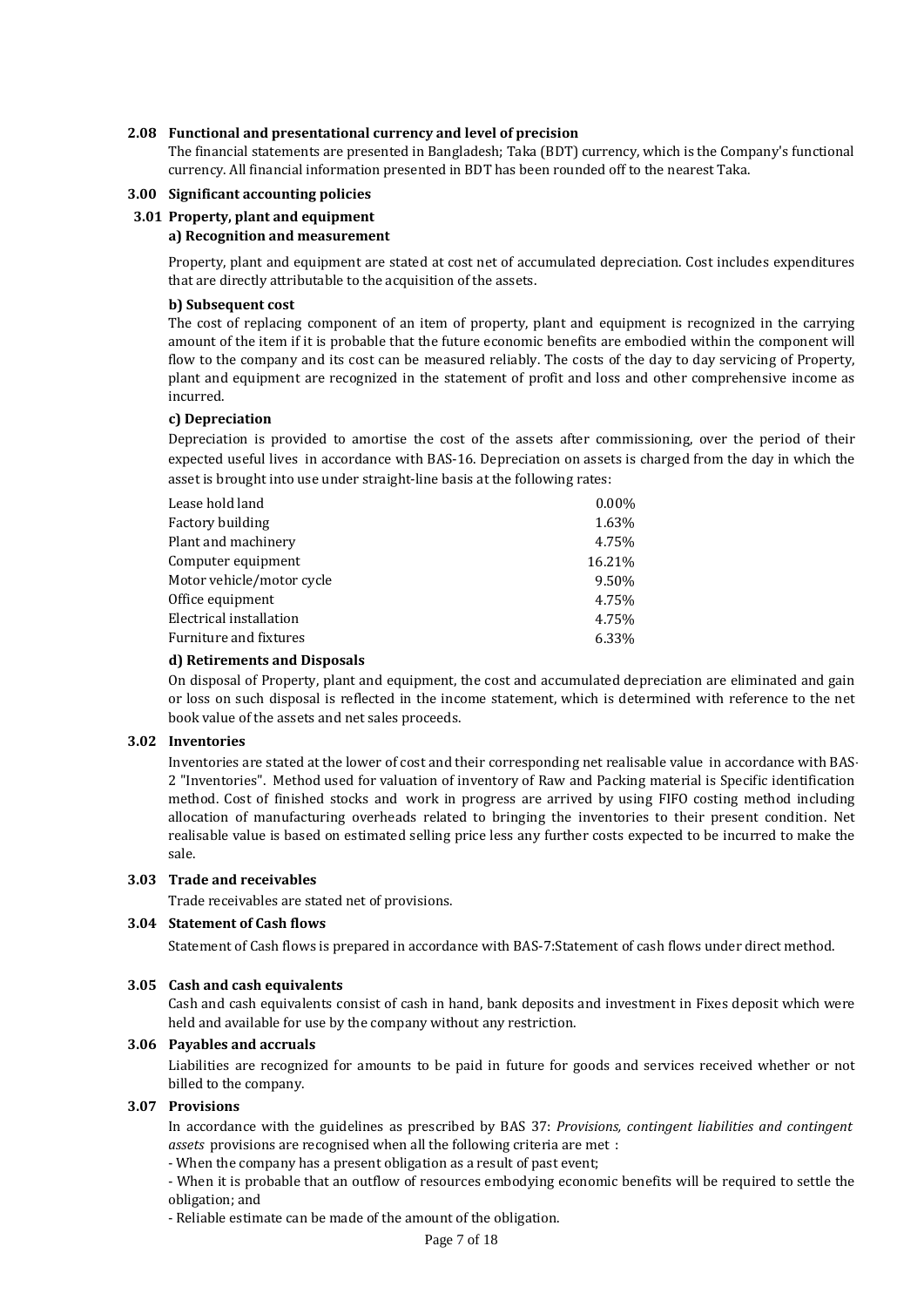### **3.08 Revenue recognition**

Sales are recognized at the time of delivery of goods from the company's depots/factory, when risk and reward

of ownership of goods are transferred to the buyer. Sales are stated net of returns and excluding VAT.

### **3.09 Foreign currency translations**

Transactions denominated in foreign currencies are translated into Bangladesh taka at the rate of exchange ruling at the date of the transaction. Monetary assets and liabilities denominated in foreign currencies are translated into Bangladesh taka at the exchange rates ruling at the Statement of financial position. Non monetary assets and liabilities denominated in foreign currencies, which are stated at historical cost, are translated into Bangladesh taka at the exchange rate ruling at the date of the transaction. Foreign exchange differences arising on translation are recognized in the Statement of profit or loss and other comprehensive income.

# **3.10 Income tax expense**

Income tax expenses comprises current and deferred tax . Current tax and deferred tax is recognised in profit or loss except to the extent that its relates to items recognised directly in equity in which case it is recognized in equity.

### **Current tax:**

Income tax expense is recognized in the Statement of profit and loss and other comprehensive income as per the Income Tax Ordinance, 1984.

## **Deferred tax:**

Deferred tax is recognised in respect of temporary differences between the carrying amount of assets and liabilities for financial reporting purpose and the amounts used for taxation purposes.

Deferred tax is measured at the tax rates that are expected to be applied to the temporary differences when

they reverse, based on the laws that have been enacted or substantively enacted at the reporting date.

Deferred tax assets and liabilities are offset if there is legally enforceable right to offset current tax liabilities and assets, and they relate to income taxes levied by the same tax authority on the same taxable entity, or on different tax entities, but they intend to settle current tax liabilities and assets on a net basis or their tax assets and liabilities will be realised simultaneously.

A deferred tax asset is recognised for tax credits and deductible temporary differences to the extent that it is probable that future taxable profits will be available against which temporary difference can be utilised. Deferred tax assets are reviewed at each reporting date and are reduced to the extent that it is no longer probable that the related tax benefit will be realised.

### **3.11 Earning per share**

The Company calculates its earnings per share in accordance with BAS 33: Earning per share which has been shown on the face of Statement of profit or loss and other comprehensive income.

### **Basic earnings**

This represents earnings for the year attributable to ordinary shareholders. As there were no preference shares requiring returns or dividends, minority interest or extraordinary items, the net profit after tax for the year has been considered as fully attributable to the ordinary shareholders.

### **Basic earnings per share**

This has been calculated by dividing the basic earnings by the weighted average number of ordinary shares outstanding during the year.

### **Diluted earnings per share**

No diluted EPS is required to be calculated for the year as there was no scope for dilution during the year under review.

## **3.12 Interest income**

Interest income is recognized on accrual basis.

### **3.13 Employees' benefit schemes**

The company maintains both defined contribution plan and defined benefit plan for its eligible permanent employees. The eligibility is determined according to the terms and conditions set forth in the respective deeds.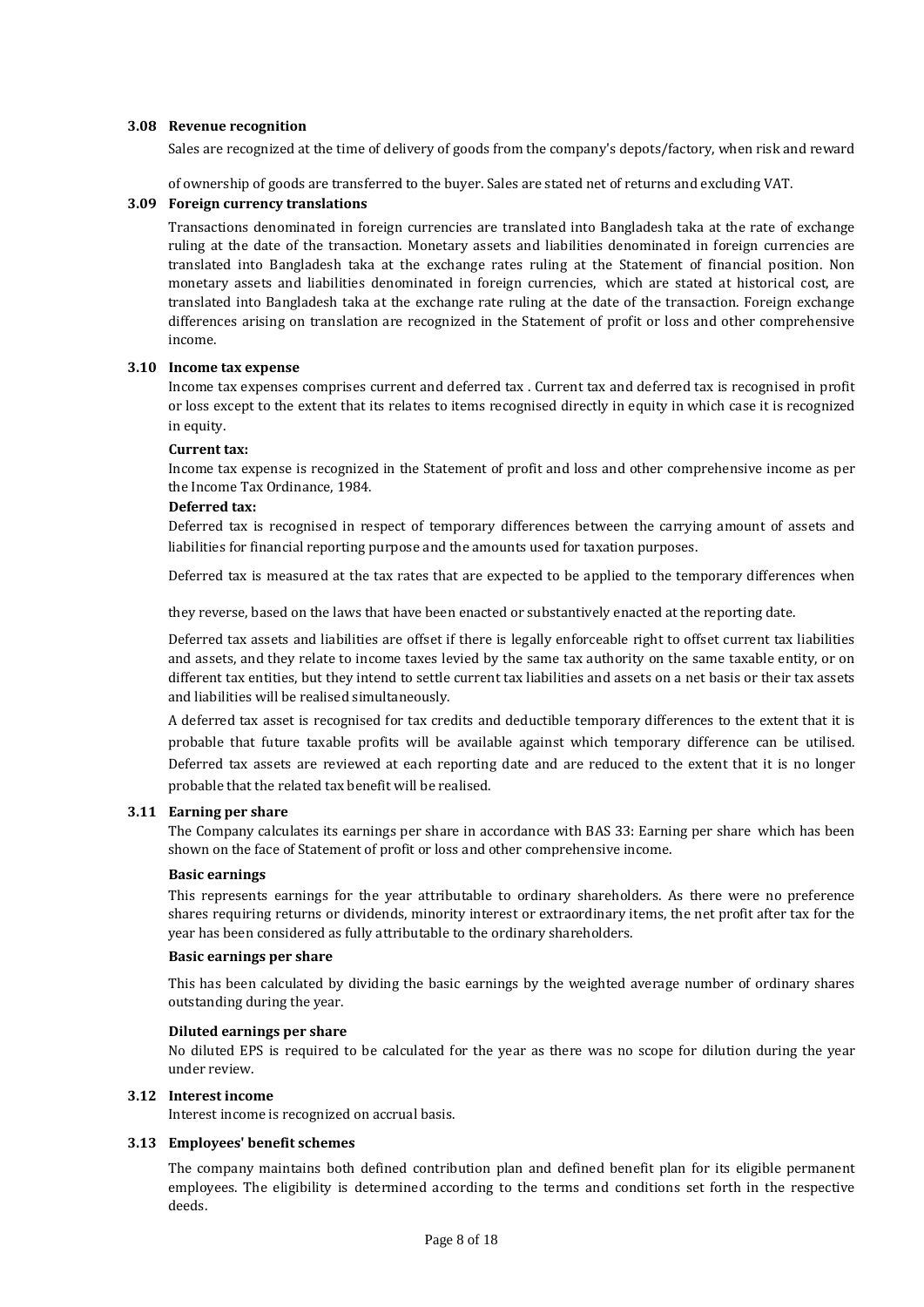The company has accounted for and disclosed employee benefits in compliance with the provisions of BAS 19: Employee Benefits. The cost of employee benefits is charged off as revenue expenditure in the period to which the contributions relate.

The company's employee benefits include the following:

## **(a) Defined Contribution Plan (Provident Fund )**

The company has a registered provident fund scheme (Defined Contribution Plan) for employees of the company eligible to be members of the fund in accordance with the rules of the provident fund constituted under an irrevocable trust. All permanent employees contribute 8.33% of their basic salary to the provident fund and the company also makes equal contribution.

The company recognizes contribution to defined contribution plan as an expense when an employee has rendered services in exchange for such contribution. The legal and constructive obligation is limited to the amount it agrees to contribute to the fund.

### **(b) Short-term Employee Benefits**

Short-term employee benefits include salaries, bonuses, leave encashment, etc. Obligations for such benefits are measured on an undiscounted basis and are expensed as the related service is provided.

### **(c) Contribution to Workers' Profit Participation and Welfare Funds**

This represents 5% of net profit before tax contributed by the company as per provisions of the Bangladesh Labor Law, 2006 and is payable to workers as defined in the said law.

### **(d) Insurance Scheme**

The company has a personal Accident Insurance scheme for its permanent employees, premium for which is being charged to statement of comprehensive income annually as per the insurance policy.

### **3.14 Events after the reporting date**

In accordance with BAS 10: Events after the reporting period, amount recognized in the financial statements are adjusted for event after the reporting period that provide additional evidence of conditions that existed at the end of the reporting period. No adjustment is given in the financial statements for event after the reporting period that are indicative of conditions that arose after the reporting period. Material non-adjusting events are disclosed in the financial statements.

### **3.15 Contingent liabilities and assets**

Contingent liabilities and assets are current or possible obligations or assets, arising from past events and whose existence is due to the occurrence or non-occurrence of one or more uncertain future events which are not within the control of the company. In accordance with BAS 37 Provision, contingent liabilities and contingent assets, they are disclosed in the notes to the financial statements.

## **3.16 Lease payments**

Payments made under operating leases are recognized in profit or loss on a straight line basis over the term of the lease and lease incentives are recognized as an integral part of the total lease expenses, over the term of the leases in accordance with BAS 17 : Leases.

# **3.17 Financial risk management policies**

The management of the company has the overall responsibility for the establishment and oversight of the company's risk management framework. Financial risk management policies require establishing standard procedures to identify and analyze the main risks to which the company is exposed and continually deploying and managing risk management systems designed to eliminate or reduce the probability that risks will arise and to limit their impact.

The company is exposed to credit risk, liquidity risk and market risk.

### **3.18 Comparative figures**

Comparative information has been disclosed in respect of the previous year for all numerical information in the financial statement and also the narrative and descriptive information when it is relevant for understanding of the current year financial statements.

Previous year's figure has been re-arranged whenever considered necessary to ensure comparability with the

current year's presentation as per BAS 8: Accounting policies, Changes in Accounting Estimates and Errors.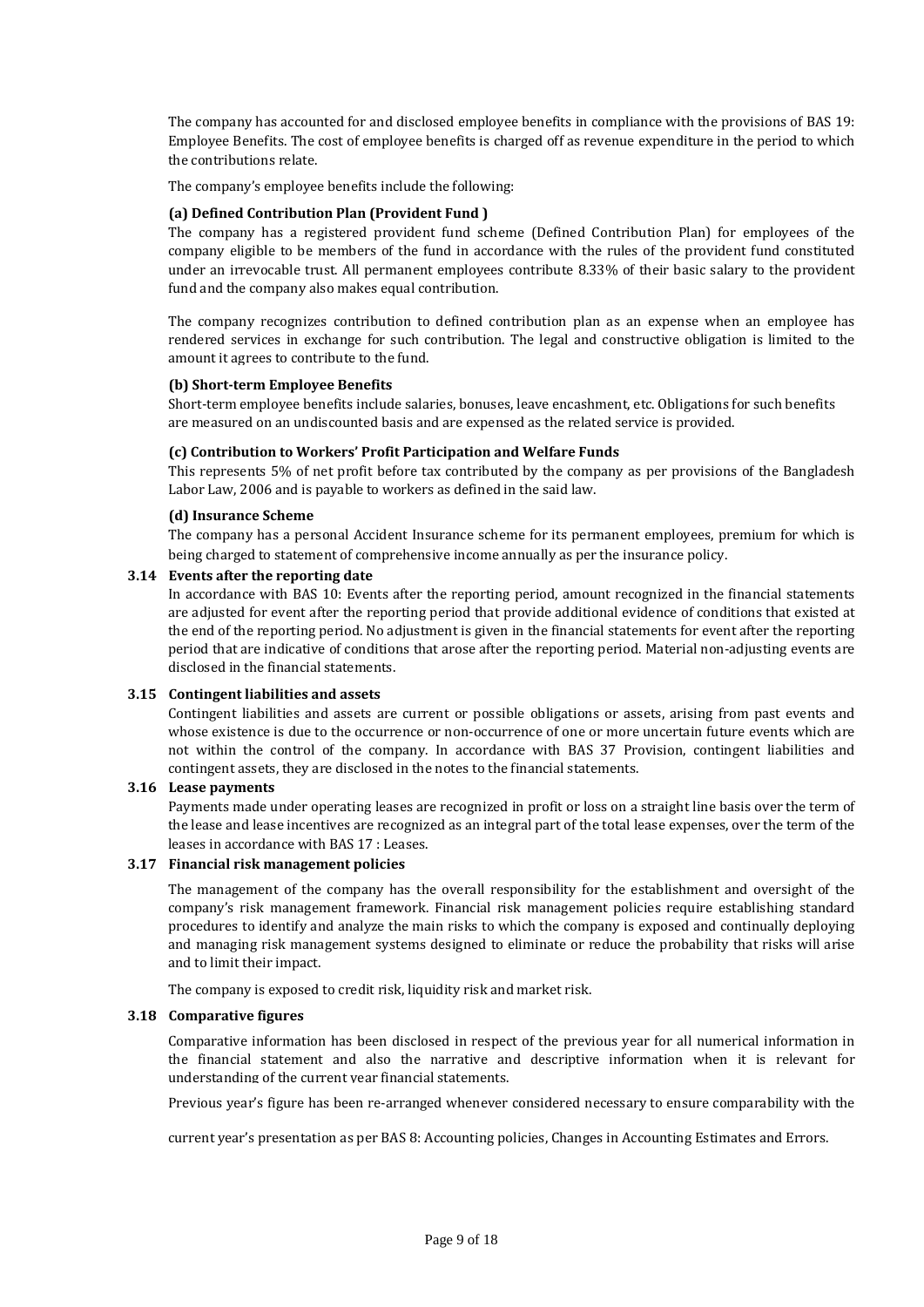|      |                                                                                           |           | <b>Amount in Taka</b>     |               |
|------|-------------------------------------------------------------------------------------------|-----------|---------------------------|---------------|
|      |                                                                                           |           | 31-Mar-18                 | 31-Mar-17     |
| 4.00 | Property, plant and equipment                                                             |           |                           |               |
|      | A. Cost Value                                                                             |           |                           |               |
|      | Opening balance                                                                           |           | 487,303,911               | 448,625,021   |
|      | Addition during the year                                                                  |           | 47,772,739                | 40,863,737    |
|      | Adjustment/disposal during the year                                                       |           | (3,888,568)               | (2, 184, 847) |
|      | <b>Closing balance</b>                                                                    |           | 531,188,081               | 487,303,911   |
|      |                                                                                           |           |                           |               |
|      | <b>B.</b> Depreciation                                                                    |           |                           |               |
|      | Opening balance                                                                           |           | 154,400,678               | 132,289,592   |
|      | Charged during the year                                                                   |           | 26,170,645                | 23,426,358    |
|      | Adjustment during the year                                                                |           | (2,061,308)               | (1, 315, 272) |
|      | <b>Closing balance</b>                                                                    |           | 178,510,015               | 154,400,678   |
|      | Carrying value (A-B)                                                                      |           | 352,678,064               | 332,903,233   |
|      | Details have been given in Schedule - A.                                                  |           |                           |               |
| 5.00 | Inventories                                                                               |           |                           |               |
|      | Finished products - Factory                                                               |           | 5,154,663                 | 5,148,375     |
|      | Finished products - - Depot                                                               |           | 117,474,741               | 98,355,108    |
|      | Raw materials                                                                             |           | 157,522,247               | 272,842,922   |
|      | Packing materials                                                                         |           | 18,386,486                | 21,089,000    |
|      | Work in progress                                                                          |           | 24,222,181                | 39,662,685    |
|      | Goods in transit                                                                          |           | 130,515,996               | 22,657,907    |
|      |                                                                                           |           | 453,276,314               | 459,755,997   |
| 6.00 | Trade and other receivables                                                               |           |                           |               |
|      | Trade receivables                                                                         |           | 35,447,383                | 44,679,354    |
|      | Interest receivable                                                                       |           | 5,740,953                 | 2,047,233     |
|      | Insurance receivable                                                                      |           | 110,016                   |               |
|      |                                                                                           |           | 41,298,352                | 46,726,587    |
|      | Trade receivables are stated net of provisions. Tk 3,722,679/-(Previous Year 3,624,635/=) |           |                           |               |
| 7.00 | Advances, deposits and prepayments                                                        |           |                           |               |
|      | <b>Advances:</b>                                                                          |           |                           |               |
|      | Advance to employees                                                                      |           | 166,613                   | 36,362        |
|      | VAT current account                                                                       |           | 25,812,623                | 17,359,409    |
|      | Advance VAT on depots stock                                                               |           | 62,469,083                | 48,734,601    |
|      | Advance to suppliers                                                                      |           | 38,535,479<br>126,983,798 | 53,003,856    |
|      | Deposits:                                                                                 |           |                           | 119,134,228   |
|      | Imprest money with employees                                                              |           | 1,200,642                 | 1,711,155     |
|      | Security deposits                                                                         |           | 399,520                   | 390,520       |
|      |                                                                                           |           | 1,600,162                 | 2,101,675     |
|      | Prepayments:                                                                              |           |                           |               |
|      | Prepaid expenses                                                                          |           | 1,383,109                 | ÷,            |
|      |                                                                                           |           | 1,383,109                 |               |
|      |                                                                                           |           | 129,967,069               | 121,235,903   |
| 8.00 | <b>Cash and cash equivalents</b>                                                          |           |                           |               |
|      | Cash in hand                                                                              |           | 491,794                   | 165,080       |
|      | Cash at bank:                                                                             |           |                           |               |
|      | <b>Current Account</b>                                                                    | Note 8.01 | 33,511,096                | 92,353,269    |
|      | Fixed deposit                                                                             |           | 925,557,432               | 477,600,000   |
|      | Margin money with bank                                                                    |           |                           | 38,970,513    |
|      |                                                                                           |           | 959,560,322               | 609,088,862   |
|      | <b>8.01 Current Account</b>                                                               |           |                           |               |
|      | Eastern Bank Ltd. (C/A # 0104-106-0006340)                                                |           | 79,086                    | 84,083        |
|      | Eastern Bank Ltd. (C/A # 0104-106-0005667)                                                |           | 7,721,735                 | 7,006,681     |
|      | AB Bank Limited (C/A # 4019-760082-000)                                                   |           | 123,348                   | 8,607,819     |
|      | Standard Chartered bank (C/A # 0111-8462001)                                              |           | 11,769                    | 24,359,214    |
|      | Dutch-Bangla Bank Limited (C/A #138-110-1281)                                             |           | 12,623,392                | 1,361,909     |
|      | Citi bank N.A. (C/A # 0200352009)                                                         |           | 12,951,766                | 50,933,563    |
|      |                                                                                           |           | 33,511,096                | 92,353,269    |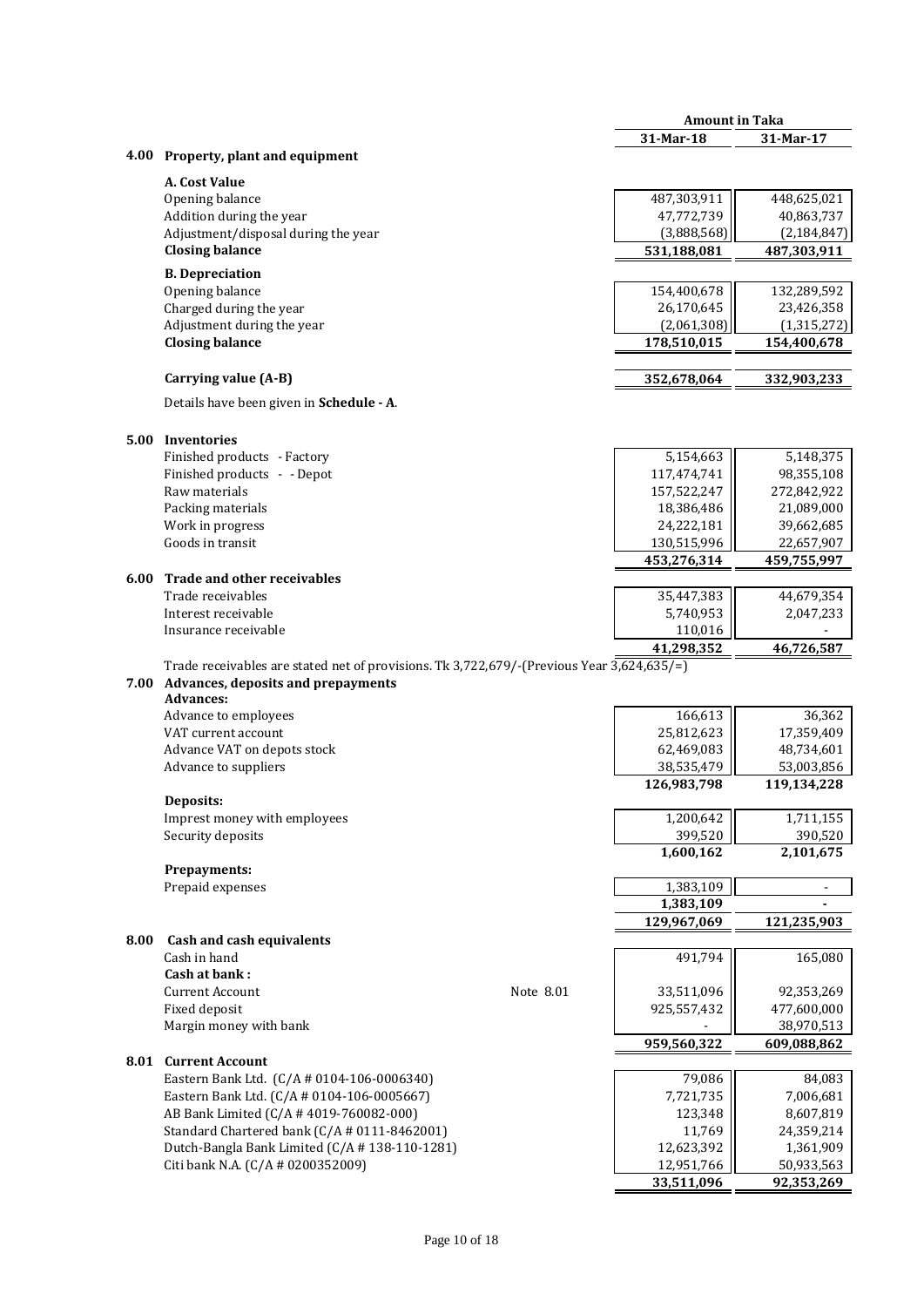|      |                                                     |               |                         | <b>Amount in Taka</b> |                         |
|------|-----------------------------------------------------|---------------|-------------------------|-----------------------|-------------------------|
|      |                                                     |               |                         | 31-Mar-18             | 31-Mar-17               |
| 9.00 | <b>Share capital</b>                                |               |                         |                       |                         |
|      | Authorized share capital:                           |               |                         |                       |                         |
|      | 5,000,000 Ordinary shares of Tk 100 each            |               |                         | 500,000,000           | 500,000,000             |
|      | Issued, subscribed and paid-up:                     |               |                         |                       |                         |
|      | 600,000 Ordinary shares of Tk 100 each              |               |                         | 60,000,000            | 60,000,000              |
|      | Shareholding position of the company is as follows: |               |                         |                       |                         |
|      |                                                     |               |                         |                       |                         |
|      |                                                     |               | $31-Mar-18$             | 31-Mar-17             |                         |
|      |                                                     | Nominal value |                         | Nominal value         |                         |
|      |                                                     | (Tk)          | % of present<br>holding | (Tk)                  | % of present<br>holding |
|      | Sun Pharmaceutical Industries Limited, In           | 43,446,900    | 72.41                   | 43.446.900            | 72.41                   |
|      | City Overseas Limited                               | 16,500,000    | 27.50                   | 16,500,000            | 27.50                   |
|      | Sun Pharma Holdings                                 | 53,100        | 0.09                    | 53.100                | 0.09                    |

Sun Pharma Global Inc. BVI had transferred its entire shareholdings of 531 share of BDT 53,100 of the Company to its wholly owned subsidiary Nogad Holdings. This has been approved by the Board of Directors of the Company at its meeting on 29th March 2014. Subsequently, Nagad Holdings by special resulotion changed its name to Sun Pharma Holdings on 27th June 2014.

### **10.00 Share money deposits**

|       | Sun Pharmaceutical Industries Limited, India       | 38,213,466    | 38,213,466    |
|-------|----------------------------------------------------|---------------|---------------|
|       | City Overseas Limited                              | 18,702,944    | 18,702,944    |
|       | Sun Pharma Global Inc. BVI                         | 13,052        | 13,052        |
|       |                                                    | 56,929,462    | 56,929,462    |
| 11.00 | <b>Retained earnings</b>                           |               |               |
|       | Opening balance                                    | 1,050,626,544 | 792,985,899   |
|       | Prior year adjustment for income tax AY(2015-2016) | (3,667,046)   |               |
|       | Net profit during the year                         | 242,763,700   | 257,640,645   |
|       | <b>Closing balance</b>                             | 1,289,723,199 | 1,050,626,544 |
|       |                                                    |               |               |

# **12.00 Deferred tax liabilities**

Deferred tax has been recognized and measured in accordance with the provision of BAS-12: Income taxes

| Name of assets                                           | Carrying<br>amount as at 31<br><b>March 2018</b> |            | <b>Tax base</b><br>31 March 2018 | Taxable/<br>(deductible)<br><b>Temporary</b><br>difference |
|----------------------------------------------------------|--------------------------------------------------|------------|----------------------------------|------------------------------------------------------------|
| Lease holdland                                           |                                                  | 18,618     |                                  |                                                            |
| Factory building                                         |                                                  | 70,945,652 | 10,671,430                       | 60,274,223                                                 |
| Plant & machinery                                        | 207,718,491                                      |            | 95,275,885                       | 112,442,606                                                |
| Computer equipment                                       |                                                  | 9,511,963  | 6,662,279                        | 2,849,684                                                  |
| Motor vehicle/ motor cycle                               |                                                  | 34,997,001 | 22,098,863                       | 12,898,138                                                 |
| Office equipment                                         |                                                  | 8,727,213  | 6,932,083                        | 1,795,130                                                  |
| Electrical installation                                  |                                                  | 10,515,618 | 4,203,560                        | 6,312,058                                                  |
| Furniture and fixtures                                   |                                                  | 10,243,510 | 9,123,999                        | 1,119,512                                                  |
| Property, plant and equipment                            | 352,678,064                                      |            | 154,968,099                      | 197,691,351                                                |
| Provision for doubtful debts                             |                                                  |            |                                  |                                                            |
| <b>Total Taxable temporary difference</b>                |                                                  |            |                                  | 197,691,351                                                |
| Tax rate                                                 |                                                  |            |                                  | 35%                                                        |
| Deferred tax liability/ (Assets) on temporary difference |                                                  |            |                                  | 69,191,973                                                 |
| Change in deferred tax assets and liability              |                                                  |            |                                  |                                                            |
| Opening balance                                          |                                                  |            | 64,371,799                       | 60,817,362                                                 |
| Provision made during the year                           |                                                  |            | 4,820,173                        | 3,554,437                                                  |
|                                                          |                                                  |            | 69,191,973                       | 64,371,799                                                 |
| 13.00<br>Trade payable and liabilities for expenses      |                                                  |            |                                  |                                                            |
| Trade payable                                            |                                                  |            | 90,698,895                       | 87,000,803                                                 |
| Management fee payable                                   |                                                  |            | 244,444,499                      | 172,433,817                                                |
| Provision for Workers' Profit ParticipationFund          |                                                  |            | 19,843,245                       | 20,290,375                                                 |
| Other liabilities                                        | Note: 13.01                                      |            | 113,032,692                      | 89,679,422                                                 |
|                                                          |                                                  |            | 468,019,333                      | 369,404,417                                                |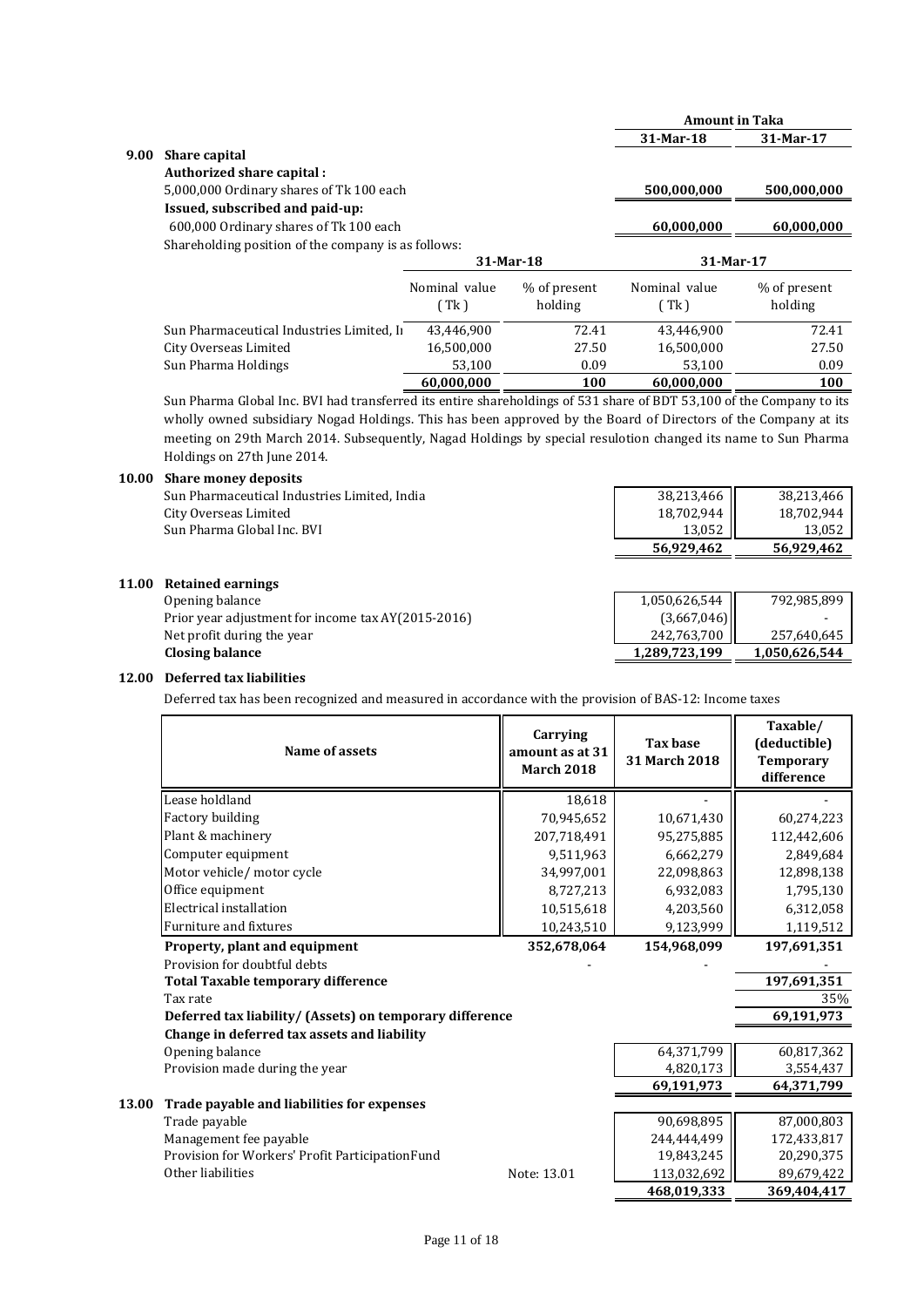|       |                                         |             | <b>Amount in Taka</b> |                 |
|-------|-----------------------------------------|-------------|-----------------------|-----------------|
|       |                                         |             | 31-Mar-18             | 31-Mar-17       |
| 13.01 | <b>Other liabilities</b>                |             |                       |                 |
|       | Outstanding expenses                    |             | 55,045,929            | 47,697,229      |
|       | Payable to employees                    |             | 2,490,110             | 796,968         |
|       | Deposits for motor cycle from employees |             | 15,124,654            | 11,770,129      |
|       | Withholding income tax and VAT payable  |             | 40,371,999            | 29,415,096      |
|       |                                         |             | 113,032,692           | 89,679,422      |
|       |                                         |             |                       |                 |
| 14.00 | <b>Current tax liabilities</b>          |             |                       |                 |
|       | Provision for income tax                | Note: 14.01 | 470,069,351           | 435,339,332     |
|       | Advance income tax                      | Note: 14.02 | (461, 010, 313)       | (427, 432, 479) |
|       |                                         |             | 9,059,038             | 7,906,853       |
| 14.01 | <b>Provision for income tax</b>         |             |                       |                 |
|       | Opening balance                         |             | 435,339,332           | 290,726,924     |
|       | Provision made during the year          |             | 149,281,027           | 144,612,408     |
|       | Prior year adjustment AY(2015-2016)     |             | 3,667,046             |                 |
|       | Adjustment during the year              |             | (118,218,054)         |                 |
|       | <b>Closing balance</b>                  |             | 470,069,351           | 435,339,332     |
|       |                                         |             |                       |                 |
| 14.02 | <b>Advance income tax</b>               |             |                       |                 |
|       | Opening balance                         |             | 427,432,479           | 262,107,421     |
|       | Add: Addition during the year           |             | 151,795,888           | 165,325,058     |
|       | Less: Adjustment during the year        |             | (118, 218, 054)       |                 |
|       | <b>Closing balance</b>                  |             | 461,010,313           | 427,432,479     |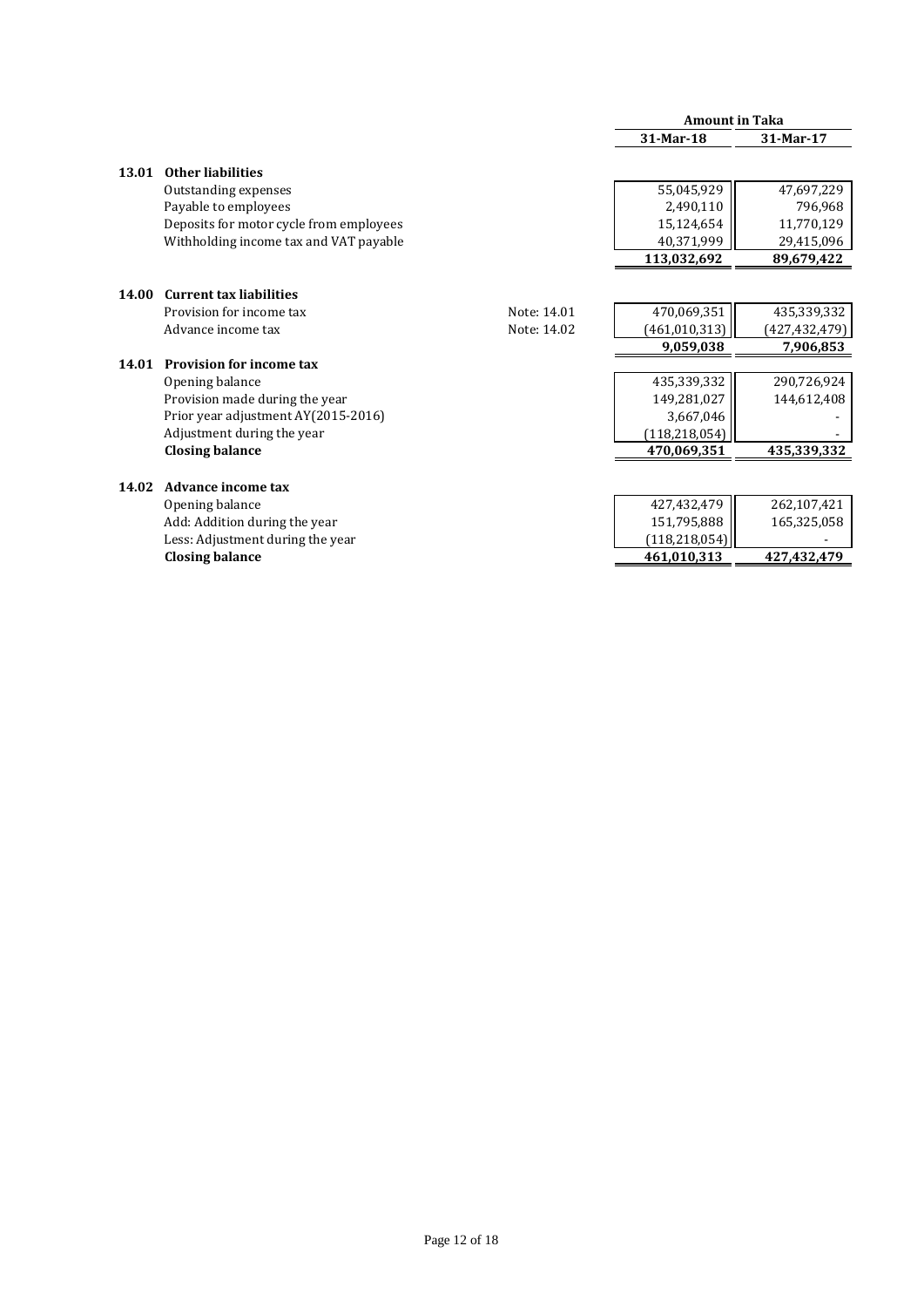|       |                                                                                | <b>Amount in Taka</b>          |                                |
|-------|--------------------------------------------------------------------------------|--------------------------------|--------------------------------|
|       |                                                                                | 2017-2018                      | 2016-2017                      |
| 15.00 | Net sales revenue                                                              | 1,697,101,021                  | 1,674,825,468                  |
|       |                                                                                |                                |                                |
| 16.00 | <b>Other Income</b>                                                            |                                |                                |
|       | Gain from disposal of fixed assets                                             |                                | 288,325                        |
|       | Miscellenous Income                                                            | 327,507                        |                                |
|       |                                                                                | 327,507                        | 288,325                        |
| 17.00 | <b>Cost of materials</b>                                                       |                                |                                |
|       |                                                                                |                                |                                |
|       | Opening inventories                                                            | 459,755,997                    | 412,521,638                    |
|       | Add: Purchase during the year                                                  | 515,448,552                    | 569,901,624                    |
|       | Closing inventories                                                            | (453, 276, 314)<br>521,928,235 | (459, 755, 997)<br>522,667,265 |
| 18.00 | Personnel cost                                                                 |                                |                                |
|       | Salaries, wages, bonus and benefits                                            | 246,539,019                    | 225,396,276                    |
|       | Contribution to provident fund                                                 | 7,196,597                      | 6,507,594                      |
|       |                                                                                | 253,735,616                    | 231,903,870                    |
|       |                                                                                |                                |                                |
| 19.00 | Operating and other expenses                                                   |                                |                                |
|       | Stores and spares consumed                                                     | 8,140,995                      | 7,713,110                      |
|       | Conversion and other manufacturing expenses                                    | 7,385,158                      | 6,343,303                      |
|       | Electricity, Gas and other Utilities                                           | 1,102,319                      | 901,553                        |
|       | <b>Bank Charges</b>                                                            | 822,042                        | 780,134                        |
|       | <b>License Fees</b>                                                            | 289,015                        | 766,300                        |
|       | Power and Fuel                                                                 | 11,618,643                     | 10,766,022                     |
|       | Management Fees                                                                | 72,010,681                     | 42,066,070                     |
|       | VAT on management fees                                                         | 10,801,602                     | 6,309,911                      |
|       | Rent                                                                           | 11,289,340                     | 10,880,231                     |
|       | Insurance                                                                      | 8,087,461                      | 4,095,883                      |
|       | Repairs & maintenance:                                                         |                                |                                |
|       | Building                                                                       | 508,152                        | 1,232,787                      |
|       | Plant and machinery                                                            | 5,850,384                      | 7,864,181                      |
|       | Others                                                                         | 1,557,641                      | 1,295,075                      |
|       | Printing and Stationery                                                        | 1,747,440                      | 1,580,903                      |
|       | Traveling and conveyance :                                                     |                                |                                |
|       | Local                                                                          | 5,705,811                      | 4,563,008                      |
|       | Foreign                                                                        | 1,119,741                      | 850,065                        |
|       | Communication<br>Briefing materials & Stationery                               | 2,219,890                      | 2,069,302<br>277,120           |
|       | Payment to statutory auditors (Note: 19.01)                                    | 289,312<br>970,101             | 565,729                        |
|       | Professional and consultancy fees                                              | 128,731                        | 257,901                        |
|       | Security services                                                              | 2,319,569                      | 2,149,676                      |
|       | Rates & Taxes                                                                  | 232,333                        | 835,663                        |
|       | Training expenses                                                              | 525,723                        | 757,170                        |
|       | Entertainment                                                                  | 2,385,230                      | 1,496,732                      |
|       | Miscellaneous expenses                                                         | 1,635,695                      | 844,706                        |
|       |                                                                                | 158,743,009                    | 117,262,535                    |
|       | 19.01 Payment to statutory auditors                                            |                                |                                |
|       | (Including VAT, where applicable)                                              |                                |                                |
|       | As Auditors                                                                    | 95,000                         | 95,000                         |
|       | Review of interim financial statements                                         | 124,896                        | 86,250                         |
|       | Other advisory services                                                        | 745,205                        | 379,479                        |
|       | Reimbursement of out of pocket expenses                                        | 5,000                          | 5,000                          |
|       |                                                                                | 970,101                        | 565,729                        |
|       |                                                                                |                                |                                |
| 20.00 | Selling, Marketing and Distribution expenses<br>Drug testing fees/license fees | 679,689                        | 465,860                        |
|       | Electricity, Gas and other Utilities                                           | 561,866                        | 739,049                        |
|       | <b>Bank Charges</b>                                                            | 377,141                        | 632,523                        |
|       | Rent                                                                           | 7,064,851                      | 6,724,136                      |
|       |                                                                                |                                |                                |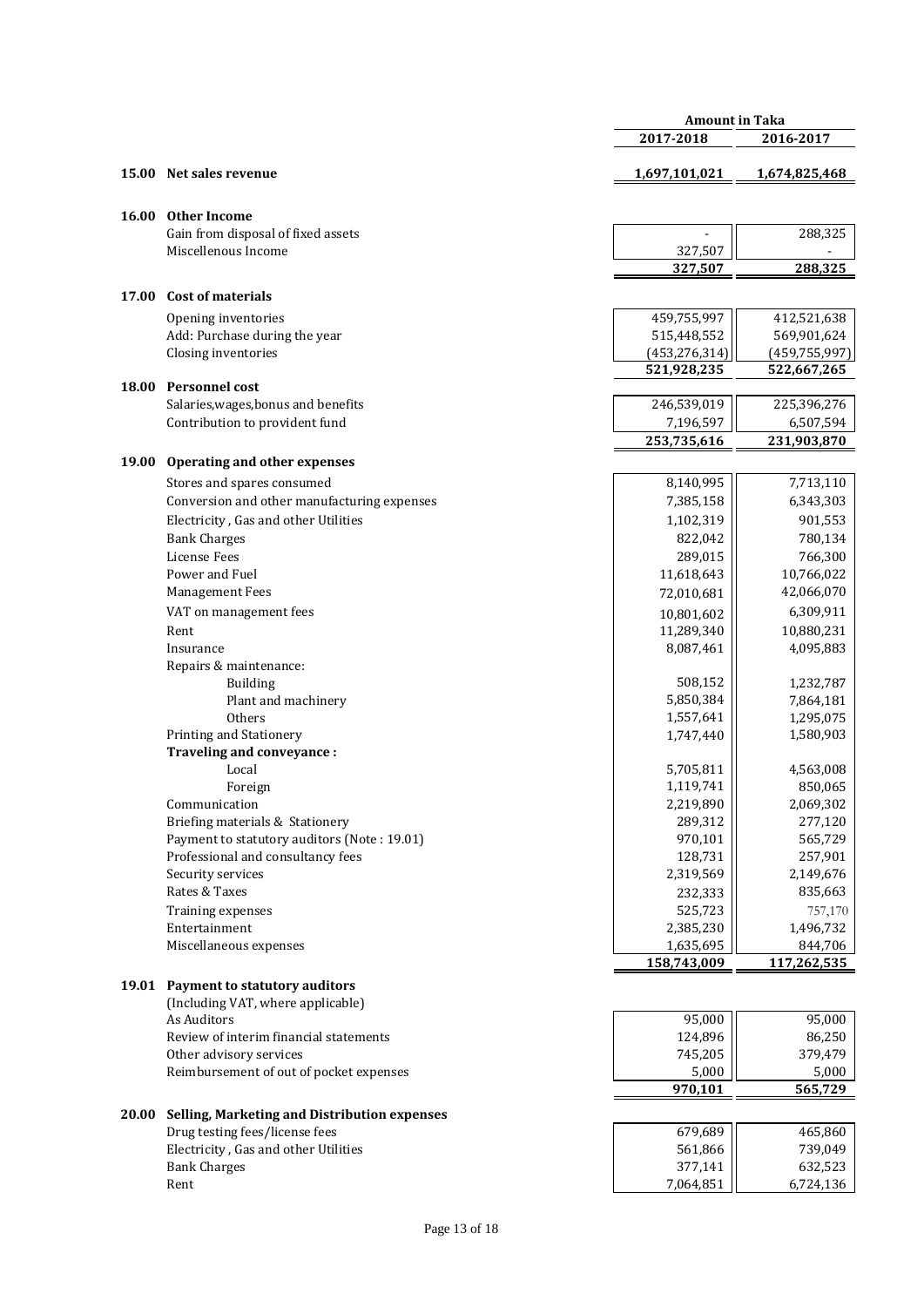|       |                                                       | <b>Amount in Taka</b> |             |
|-------|-------------------------------------------------------|-----------------------|-------------|
|       |                                                       | 2017-2018             | 2016-2017   |
|       |                                                       |                       |             |
|       | Insurance                                             | 3,334,099             | 2,661,750   |
|       | Repair and maintenance:                               |                       |             |
|       | Others                                                | 1,053,077             | 1,140,325   |
|       | Printing and Stationery                               | 4,154,474             | 3,238,108   |
|       | Travelling an conveyance :                            |                       |             |
|       | Local                                                 | 2,543,422             | 2,452,207   |
|       | Foreign                                               |                       | 39,271      |
|       | Communication                                         | 2,716,841             | 2,675,719   |
|       | Sales promotion expenses                              | 196,741,503           | 221,571,634 |
|       | Depot conveyance expenses                             | 30,185,820            | 29,546,099  |
|       | Briefing materials & Stationery                       | 16,445,517            | 12,182,576  |
|       | Training expenses                                     | 28,917,463            | 31,226,647  |
|       | Field staff expenses                                  | 39,988,676            | 33,913,847  |
|       | Breakage and expiry                                   | 2,983,238             | 6,374,230   |
|       | Entertainment                                         | 3,778                 | 8,920       |
|       | Provision-Doubtful Debts                              | 98,044                | 1,834,470   |
|       | <b>Security Services</b>                              | 364,320               | 343,621     |
|       | Miscellaneous expenses                                | 869,197               | 1,145,176   |
|       |                                                       | 339,083,016           | 358,916,168 |
| 21.00 | Deferred tax expense                                  |                       |             |
|       | Closing deferred tax liability                        | 69,191,973            | 64,371,799  |
|       | Opening deferred tax liability                        | 64,371,799            | 60,817,362  |
|       | <b>Total</b>                                          | 4,820,173             | 3,554,437   |
|       |                                                       |                       |             |
| 22.00 | <b>Workers' Profit Participation and Welfare Fund</b> | 19,843,245            | 20,290,375  |

As per Labor Act 2006 (under chapter 15), the company has made the provision of 5% on profit before tax to Workers' Profit Participation and Welfare Fund for the year ended 31 March 2018.

| 23.00 | <b>Capacity utilization</b>                      |                          |             |                          |             |
|-------|--------------------------------------------------|--------------------------|-------------|--------------------------|-------------|
|       | Installed capacity (tablets/capsules) in pieces  |                          |             | 348.932.000              | 348,932,000 |
|       | Utilized capacity (tablets/capsules) in pieces   | 279.946.934              | 265,813,140 |                          |             |
|       | Percentage of utilization (%)                    |                          |             | 80.23%                   | 76.18%      |
| 24.00 | Information relating to consumption of materials |                          |             |                          |             |
|       | 2017-2018                                        |                          |             | 2016-2017                |             |
|       |                                                  | <b>Quantity</b>          | Value       | <b>Quantity</b>          | Value       |
|       |                                                  | Kg                       | Taka        | Kg                       | Taka        |
|       | Raw materials                                    | 92,323                   | 337,866,838 | 88,992                   | 619,577,891 |
|       | Packing materials                                | $\overline{\phantom{a}}$ | 29,560,034  | $\overline{\phantom{a}}$ | 40,918,308  |

### **25.00 Value of imports calculated on CIF basis**

During the year, the company imported the following items in foreign currencies including in transit :

|                       |             |                     | 2017-2018          | 2016-2017               |                        |  |
|-----------------------|-------------|---------------------|--------------------|-------------------------|------------------------|--|
| <b>Particulars</b>    | Currency    | Foreign<br>currency | Equivalent<br>Taka | <b>Foreign currency</b> | <b>Equivalent Taka</b> |  |
| Raw materials         | <b>USD</b>  | 5,422,792           | 478,979,038        | 6,242,844               | 495,069,862            |  |
|                       | <b>EURO</b> | 32,096              | 2,749,913          | 38,877                  | 3,391,347              |  |
| Packing materials     | <b>USD</b>  | 121,663             | 10,755,140         | 169,474                 | 13,436,711             |  |
|                       | <b>USD</b>  | 102,640             | 10,173,262         | 269,035                 | 21,327,307             |  |
| Capital machinery and | <b>CHF</b>  |                     |                    |                         |                        |  |
| spare parts           | <b>EURO</b> | 35,720              | 3,210,298          | 27,560                  | 2,479,029              |  |
|                       | <b>YEN</b>  |                     |                    |                         |                        |  |
| Promotional inputs    | <b>USD</b>  |                     |                    | 6,100                   | 491,660                |  |
| <b>Total</b>          |             |                     | 505,867,651        |                         | 536,195,916            |  |

## **26.00 Particulars of employees**

The number of employees engaged by the company during the year and part thereof was 699 (2017: 698) and all the staff of the Company are drawing salary and allowances above Tk. 3,000 per annum.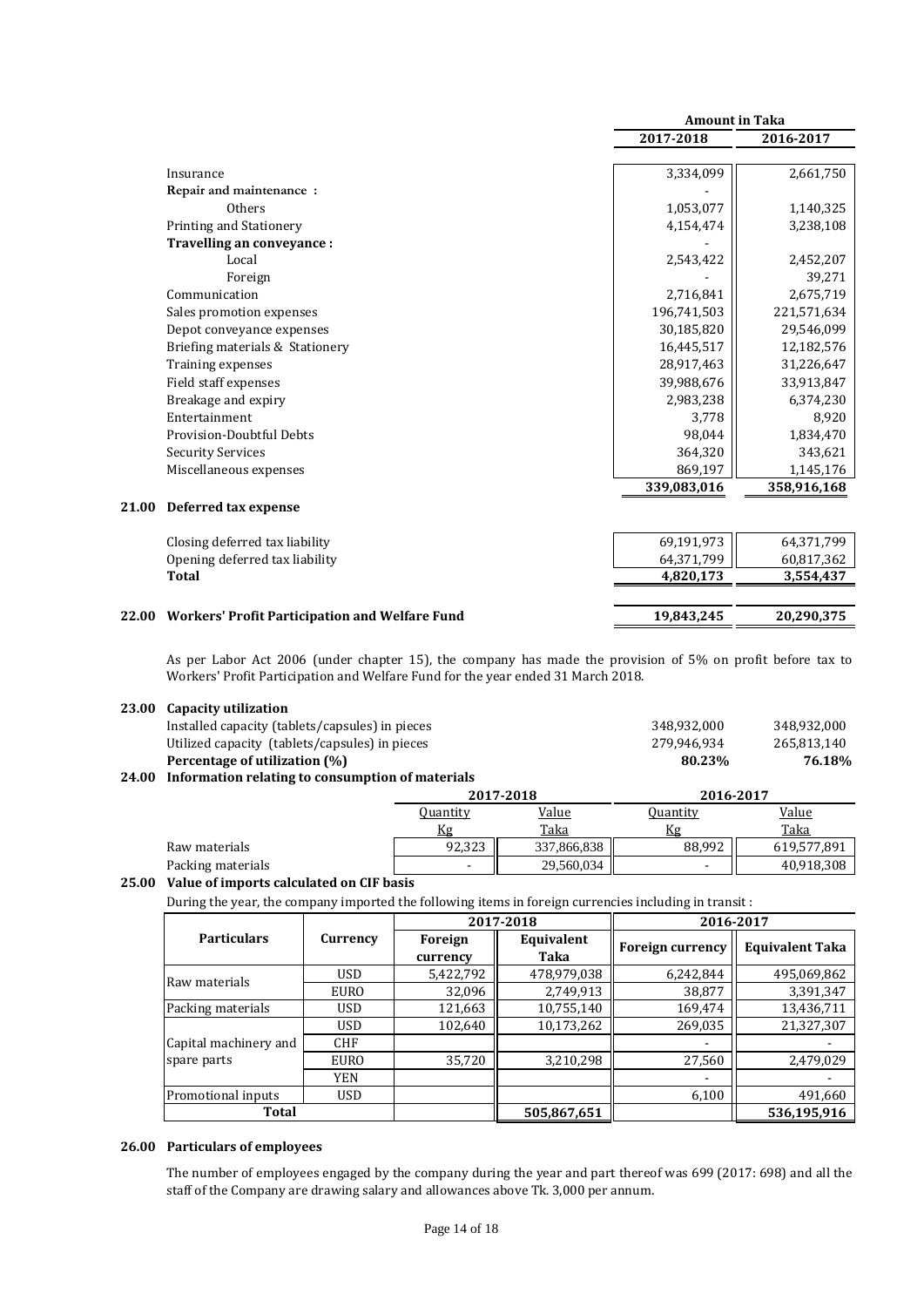| <b>Amount in Taka</b> |             |  |
|-----------------------|-------------|--|
| 2017-2018             | 2016-2017   |  |
|                       |             |  |
| 242,763,700           | 257,640,645 |  |
| 600,000               | 600,000     |  |
| 404.61                | 429.40      |  |
|                       |             |  |

### **28.00 Operating leases - Leases as lessee**

 **29.00**

The company usually leases office premises, factory land and guest house. The leases typically run for a period of years as mentioned in the lease agreements, with an option to renew the lease after that date.

### **28.01 Future minimum lease payments**

As at 31 March, the future minimum lease payments under non-cancellable lease were as follows.

| Less than one year                         | 4,758,325   | 4,567,992   |
|--------------------------------------------|-------------|-------------|
| Between two and five years                 | 20,811,010  | 20,042,065  |
| More than five years                       | 131,385,412 | 136,912,682 |
|                                            | 156,954,747 | 161,522,739 |
| 28.02 Amounts recognized in profit or loss |             |             |
| Lease rent-Factory                         | 4,567,992   | 4,464,174   |
| Lease rent-Other                           | 13,537,166  | 12,623,451  |
| Contingent rent expenses                   | 249,033     | 516,742     |
|                                            | 18,354,191  | 17,604,367  |
| <b>Contingent liability</b>                |             |             |
| (a) Bank guarantee                         | 557,432     | 557,432     |
| (b) Letter of credit                       | 119,274,480 | 56,694,518  |
| (c) Income tax: $( Note # 29.01)$          |             |             |
| For the Assessment Year 2016-2017          | 2,832,825   |             |
| For the Assessment Year 2014-2015          | 160,039     | 10,532,427  |
|                                            | 122,824,776 | 67,784,377  |

 **29.01**  The company has filed appeal at Tax Appellate Tribunal against the order of the Deputy Commissioner of Taxes as well as the Commissioner of Taxes (Appeal) on the matter of income tax assessments. Outcome of which is uncertain. However, the company's management feels that the claim by the Tax authority is unjustified and the company has fair grounds for having the judgment in their favor.

### **30.00 Events after the date of statement of financial position**

There is no significant events subsequent to the date of statement of financial position to report which had an influence on the statement of financial position or the Statement of profit or loss and other comprehensive income that require adjustments or separate disclosure.

#### **31.00 Financial risk management objective and policies**

The Board of Directors has the overall responsibility for the establishment and oversight of the Company's risk management framework. The Board is responsible for developing and monitoring the Company's risk management policies.

### **31.01 Credit risk**

Credit risk represents the accounting loss that would be recognized at the reporting date if counter parties fail completely to perform as contracted. It mainly comprises of Trade and other receivables, bank balances and Advances, deposits and prepayments (except receivable from Govt.). The Company's maximum exposure to credit risk at the reporting date is as follows:

| Trade and other receivables                                         | 41,298,352    | 46,726,587  |
|---------------------------------------------------------------------|---------------|-------------|
| Cash and cash equivalents (except cash in hand)                     | 959,068,528   | 569,953,269 |
| Advances, deposits and prepayments (except receivable from Govt.)   | 104,154,446   | 103,876,494 |
|                                                                     | 1,104,521,326 | 720,556,350 |
| The aging of trade receivables at the reporting date is as follows: |               |             |
| Due over twelve months                                              |               | 4,496,061   |
| Due over six months                                                 | 4,909,146     | 728,984     |
| Due below six months                                                | 34,260,916    | 43,078,944  |
|                                                                     | 39,170,062    | 48,303,989  |
| Less: Provision for doubtful debts                                  | 3,722,679     | 3,624,635   |
|                                                                     | 35,447,383    | 44,679,354  |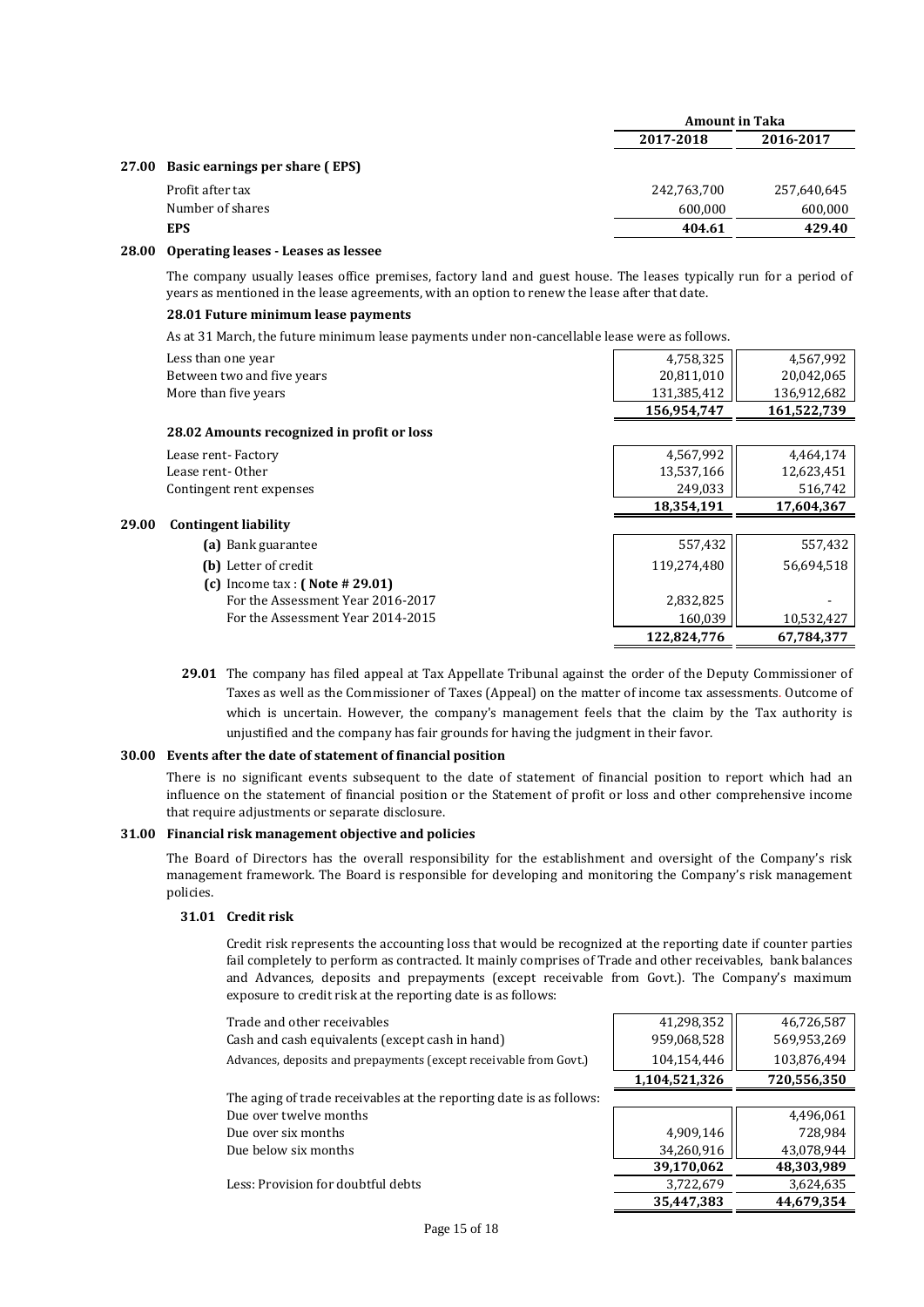To mitigate the credit risk against trade and other receivables, the company has a system of specific credit line period to the parties. This outstanding period and amount are regularly monitored. The Company endeavors to cover the credit risks on all other receivables, where possible, by restricting credit facility and stringent monitoring.

### **31.02 Liquidity risk**

Liquidity risk is the risk that the Company will not be able to meet its financial obligations as they fall due.

The table below summarises the Company's financial liabilities as at the reporting date.

|                                            | 468.019.333    | 369.404.417 |
|--------------------------------------------|----------------|-------------|
| Trade payable and liabilities for expenses | 468.019.333 ll | 369.404.417 |

Maintaining sufficient cash, the availability of funding through an adequate amount of committed bank facilities, the company manages the liquidity risk.

### **31.03 Market risk**

Market risk is the risk that the fair value of future cash flows of a financial instrument will fluctuate because of changes in market prices such as foreign exchange rates, interest rates and other price risks. The objective of market risk management is to manage and control market risk exposures within an acceptable range.

#### **31.3.1 Foreign currency risk**

The risk that the fair value or future cash flows of a financial instrument will fluctuate because of changes in foreign exchange rates. The Company's exposure to the risk of changes in foreign exchange rates relates primarily to company's operating activities with the foreign suppliers.

The Company's exposure to foreign currency risk in major currencies at their gross values is as follows:

|                     | <b>Foreign currency</b> | 31-Mar-18                | 31-Mar-17      |  |
|---------------------|-------------------------|--------------------------|----------------|--|
|                     |                         | Taka                     |                |  |
| Current liabilities | <b>EURO</b>             | $\overline{\phantom{a}}$ | $\blacksquare$ |  |
|                     | <b>POUND</b>            | -                        |                |  |
|                     | <b>USD</b>              | 78,765,773               | 50.407.751     |  |

The Company did not experience with any unusual profit or loss causing from foreign exchange fluctuation till date.

#### **31.3.2 Interest rate risk**

Interest rate risk is the risk that the fair value or future cash flows of a financial instrument will fluctuate because of changes in market interest rates. The Company's exposure to the risk of changes in market interest rate relates primarily to the Company's short-term deposits.

At the reporting date, the average interest rate of the Company's investment in Fixed Deposit was as follows:

|                                           | 31-Mar-18                | 31-Mar-17        | 31-Mar-18             | 31-Mar-17   |
|-------------------------------------------|--------------------------|------------------|-----------------------|-------------|
|                                           | <b>Effective rates %</b> |                  | <b>Amount in Taka</b> |             |
| Investment in Fixed Deposit 1.75% - 3.75% |                          | $0.22\%$ - 3.00% | 925.557.432           | 477.600.000 |

#### **31.3.3 Other price risk**

Price risk is the risk that the fair value or future cash flows of a financial instrument will fluctuate because of changes in market prices (other than those arising from interest rate risk and currency risk). The Company is not exposed to any equity price risk, as the Company does not have any investment in equity shares. The Company also is not exposed to commodity price risk.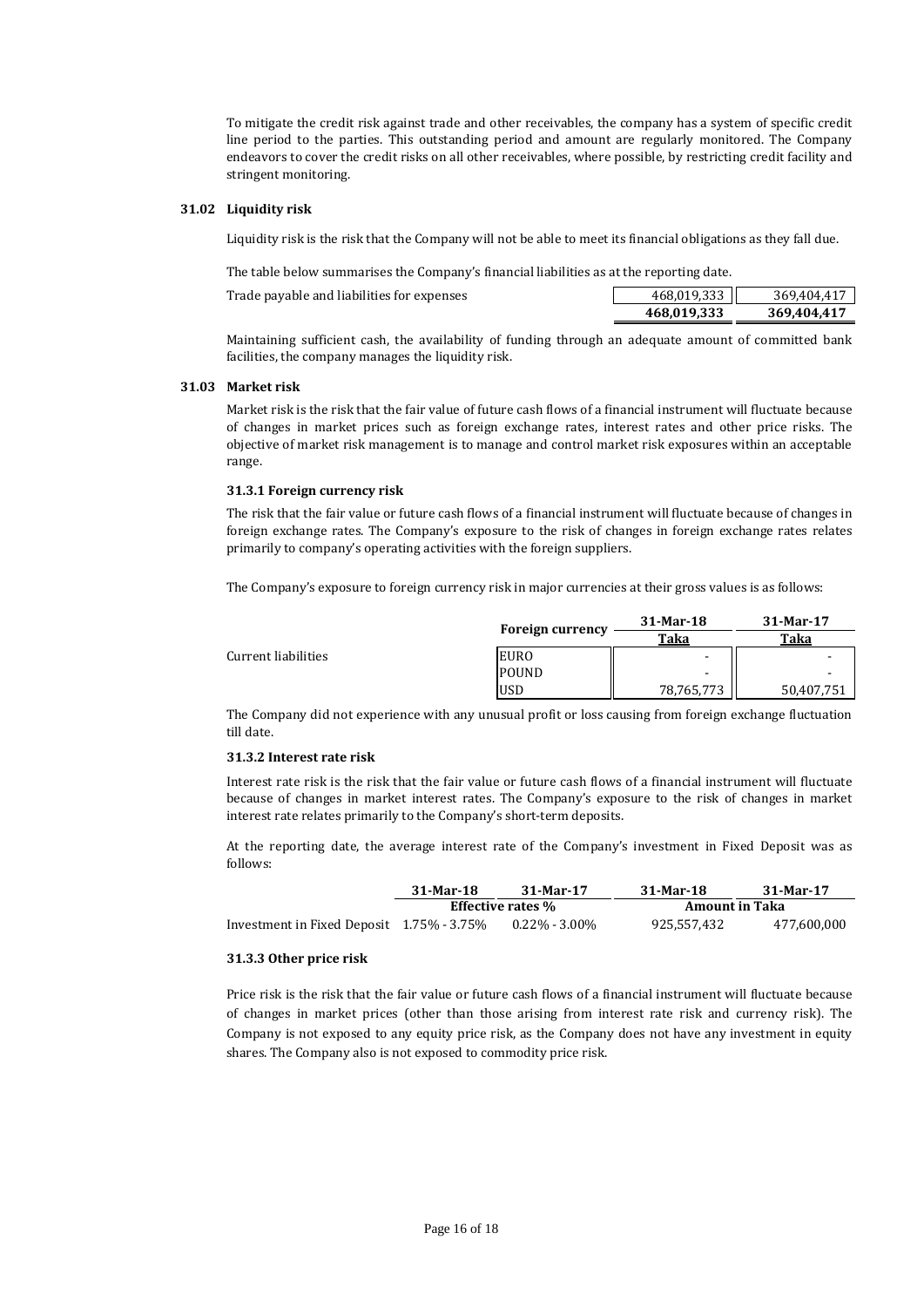# **32.00 Related party disclosures**

### **(a) Related party transactions**

During the year, the company made a number of transactions with related party in the normal course of business. Name of the related party, nature of those transactions and total value have been set out in accordance with the provisions of BAS-24: Related Party Disclosure.

| Name of the related | Nature of       |                |                             | $31-Mar-18$       | 31-Mar-17         |
|---------------------|-----------------|----------------|-----------------------------|-------------------|-------------------|
| party transaction   | transaction     | Relationship   | <b>Transaction</b><br>value | <b>Amount due</b> | <b>Amount due</b> |
| Sun Pharmaceutical  | Raw materials   |                | \$12946                     |                   | 978,887           |
| Industries Limited. | Expenses        | Parent company |                             |                   | 491,660           |
| India               | Management fees |                | 72,010,682                  | 244.444.499       | 172,433,817       |
|                     |                 |                |                             | 244.444.499       | 173,904,364       |

#### **(b) Compensation of Key Management Personnel**

The following disclosures are made in accordance with the provisions of BAS: 24 *Related Party Disclosures*, in respect of the compensation of key management personnel. Under BAS 24, 'Key Management Personnel' are those persons having authority and responsibility for planning, directing, and controlling the activities of the entity, directly or indirectly, including any directors (whether executive or otherwise) of the entity.

The transactions of the current members of the Board of Management is set out below.

| Name of the related         | Nature of                |                    | 31-Mar-18                   |                   | 31-Mar-17         |
|-----------------------------|--------------------------|--------------------|-----------------------------|-------------------|-------------------|
| party transaction           | transaction              | Relationship       | <b>Transaction</b><br>value | <b>Amount due</b> | <b>Amount due</b> |
| Mr. Sukumar Ranjan<br>Ghosh | <b>Factory Land Rent</b> | Director           | 986.268                     |                   | 38,934            |
| Mrs. Abha Rani<br>Ghosh     | <b>Factory Land Rent</b> | Spouse of Director | 1,183,524                   |                   | 46,719            |
|                             |                          |                    | 2,169,792                   |                   | 85,653            |